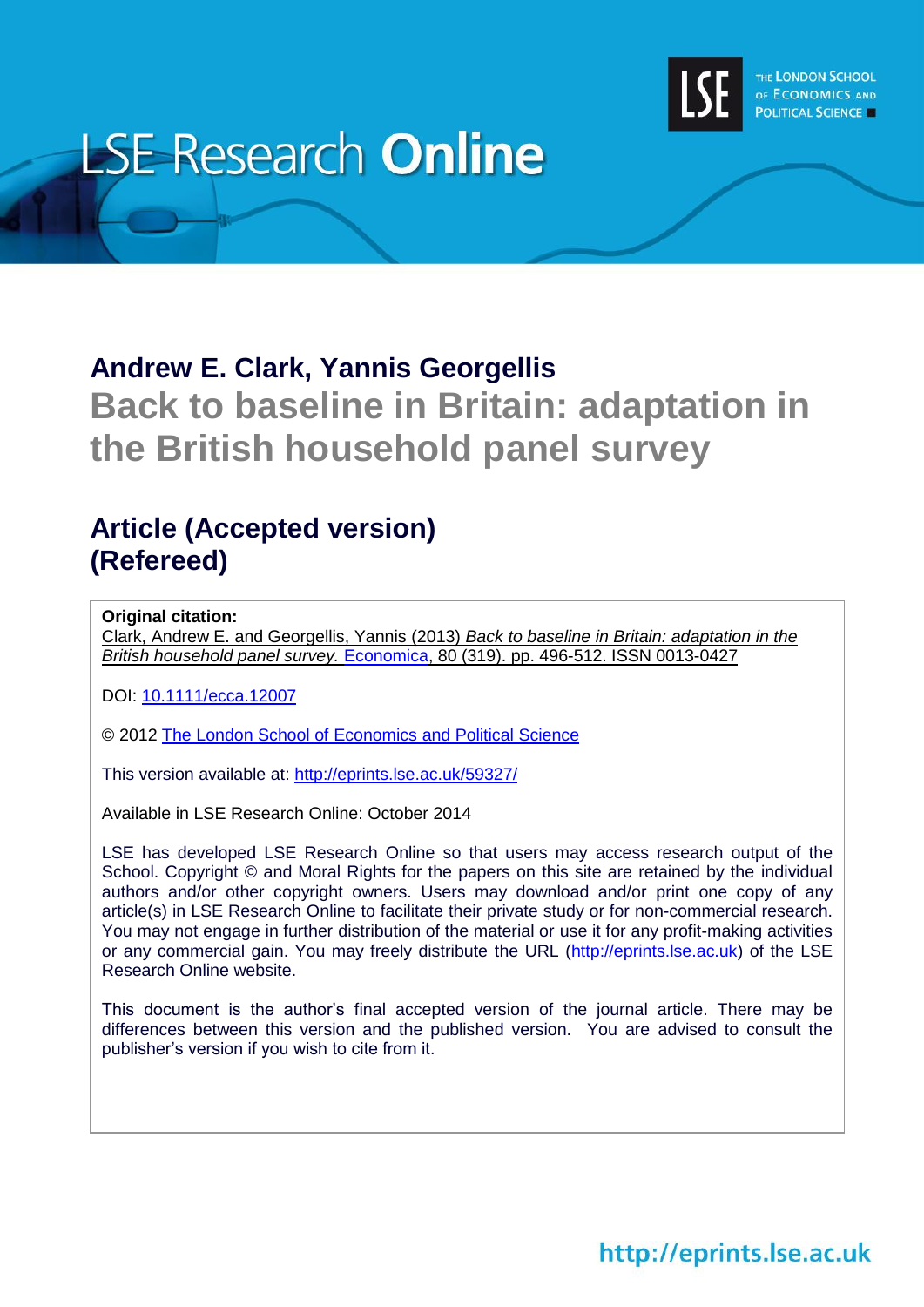## Back to Baseline in Britain: Adaptation in the BHPS\*

Andrew E. Clark (Paris School of Economics, France and IZA, Germany) Yannis Georgellis (Kingston University, UK)

May 2012

#### **Abstract**

We look for evidence of adaptation in well-being to major life events using eighteen waves of British panel data. Adaptation to marriage, divorce, birth of a child and widowhood appears to be rapid and complete, whereas this is not the case for unemployment. These findings are remarkably similar to those in previous work on German panel data. Equally, the time profiles with life satisfaction as the well-being measure are very close to those using a twelve-item scale of psychological functioning. As such, the phenomenon of adaptation may be a general one, rather than being only found in German data or using single-item well-being measures.

**JEL Codes**: I31, J12, J13, J63, J64.

**Keywords:** Life Satisfaction; Anticipation; Adaptation; Baseline Satisfaction; Labour Market and Life Events.

**Address for Correspondence:** Andrew Clark, PSE, 48 Boulevard Jourdan, 75014 Paris, France. Tel: +33-1- 43-13-63-29. E-mail: Andrew.Clark@ens.fr.

<sup>\*</sup> This paper is part of a long-run project using subjective well-being information in panel data to look for evidence of anticipation and adaption to labour-market and life events. We are grateful to Ed Diener and Rich Lucas for their participation in this project, and Laura Cozma, Salmai Qari and seminar participants at the 69<sup>th</sup> International Atlantic Economic Society Conference (Prague) and the 9<sup>th</sup> ISQOLS Conference (Florence) for useful comments. We also thank two anonymous referees for very clear comments that greatly improved both our analysis and our exposition. Data from the British Household Panel Survey (BHPS) were supplied by the ESRC Data Archive. Neither the original collectors of the data nor the Archive bear any responsibility for the analysis or interpretations presented here.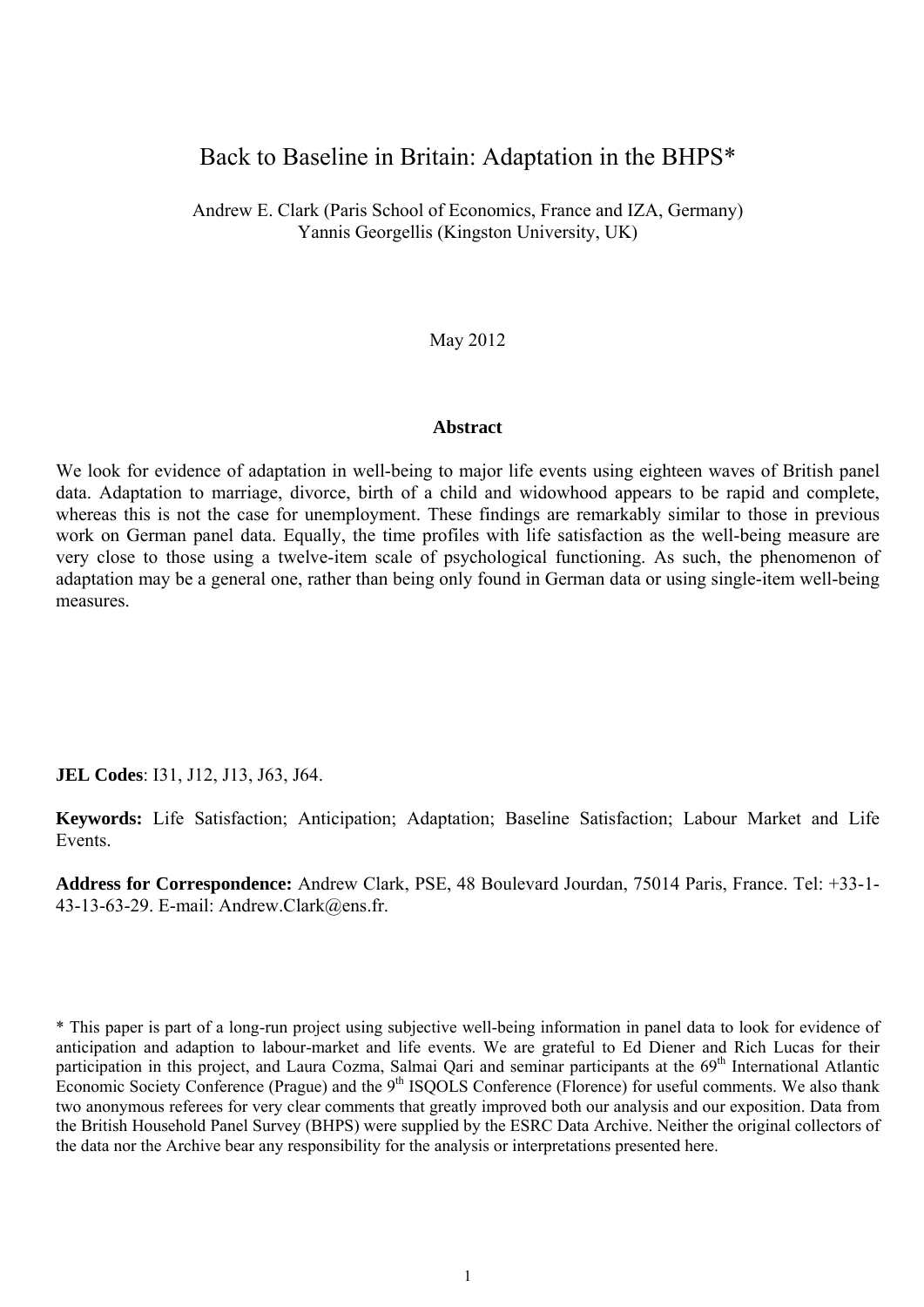### **Back to Baseline in Britain: Adaptation in the BHPS**

Andrew E. Clark and Yannis Georgellis

#### **1. Introduction**

<u>.</u>

Economists have becoming increasingly interested in adaptation over recent years. Many of the questions that have arisen are central to our understanding of individual behaviour and welfare: Are there welfare effects from the anticipation of future events? Do individuals get used to unemployment, marriage or higher incomes? And if they do, were their prior decisions informed ones, or did they not foresee this adaptation?

With our current state of knowledge, it is not possible to answer all of these questions at the same time, although a number of pieces of work have contributed parts of answers to one or more of them. A recent paper (Clark *et al.*, 2008) was arguably one of the first to trace out systematically the pattern of well-being leading up to and following a number of significant labour-market and life events, using large-scale long-run panel data. Their analysis sample of over 130,000 person-year observations in twenty waves of German Socio-Economic Panel (GSOEP) data revealed significant lag and lead effects. However, while the patterns in well-being were reasonably similar for men and women, they did differ noticeably between events. Complete adaptation in terms of life satisfaction was found for marriage, divorce, widowhood, birth of child, and layoff. The exception was unemployment, for which there was only little evidence of adaptation.<sup>[1](#page-2-0)</sup>

The information provided in Clark *et al*. is novel, but inspires a number of questions: we deal with two of these here. First, are these striking patterns of adaptation (or not) specific to Germany, or are they broadly representative? Second, their analysis was based on a single-item measure of well-being (life satisfaction). In the light of the strong preference expressed by Psychologists for multi-item measures of individual wellbeing, should these single-item results then be regarded with some suspicion?

With respect to the first of these questions, while we do not have harmonised data over a variety of countries that would allow us to replicate the analysis in Clark *et al.* (which requires relatively long-run panel data including a measure of individual overall subjective well-being), we can apply the method used for the GSOEP data to another well-known long-run panel survey: the British Household Panel Survey (BHPS). This latter does include (at least from Wave Six onwards) an overall life satisfaction question similar to that used by Clark *et al*. for their analysis of GSOEP data. Regarding the second of these questions, the BHPS also includes at every wave a psychological measure of mental stress (the 12-item General Health Questionnaire, or GHQ-12).

Our results suggest that the phenomenon of adaptation may be a general one, rather than being only

<span id="page-2-0"></span><sup>&</sup>lt;sup>1</sup> We use the term adaptation to describe a well-being impact of being in a particular state that is attenuated over time. This may well reflect "getting used" to the event, as is often argued to apply to rises in income. However, it could also reflect learning new behaviours that help the individual overcome adversity. This may well apply to disability: individuals can learn how to become more mobile, how to operate specialised equipment, or have changes made to their houses which will make their lives easier. They then arguably have not adapted to a disability but have found ways in which to live with it. It is not obvious how to mobilise data to distinguish between these readings.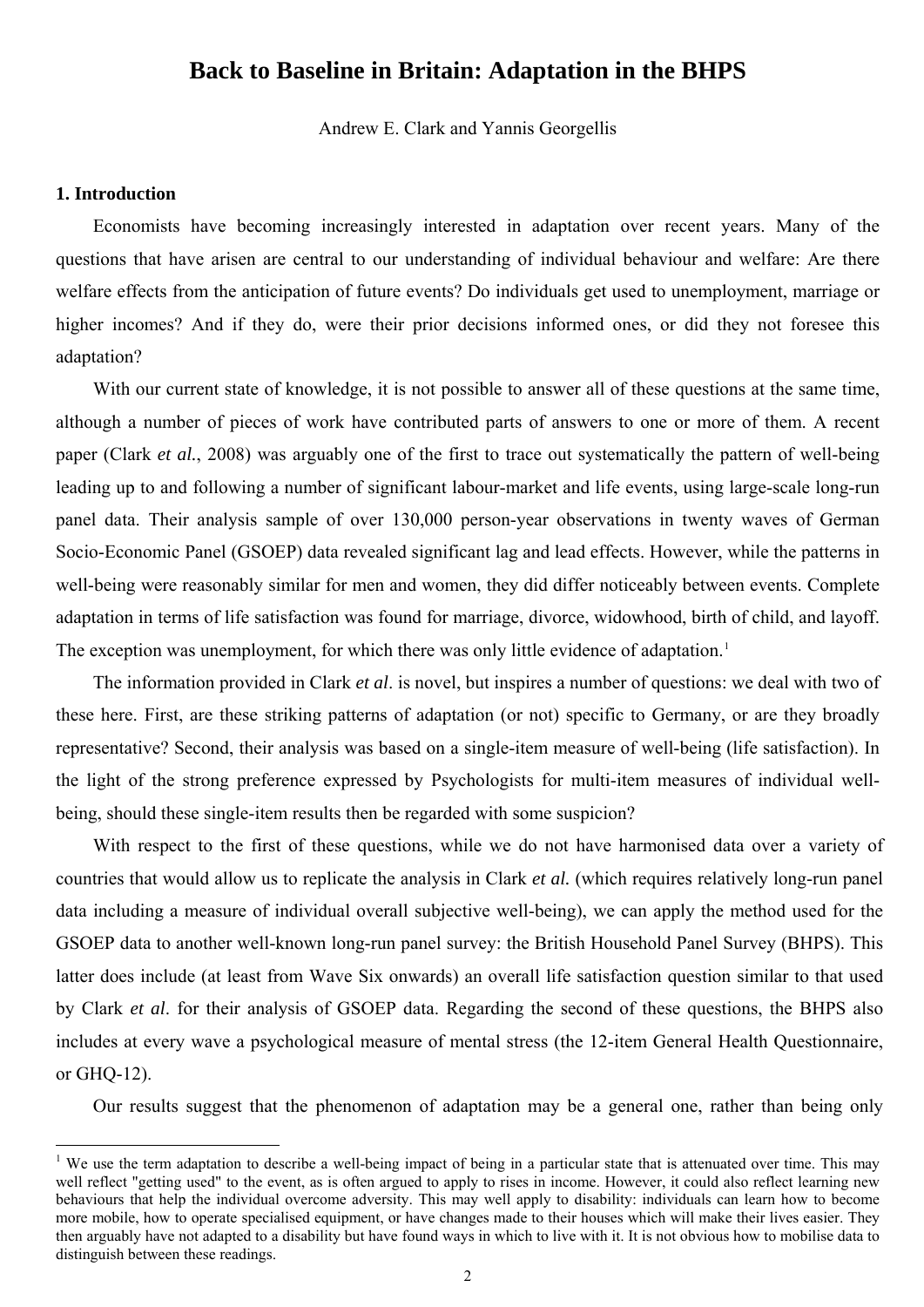found in German data or using single-item measures. Specifically, the adaptation graphs that result from our analysis of both measures of well-being in the BHPS data are remarkably similar to those found in the previous GSOEP analysis.

The remainder of the paper is organised as follows. Section 2 briefly reviews the existing GSOEP results and some other findings on adaptation, and Section 3 lays out the regression methodology and the BHPS data. Section 4 then describes the new anticipation and adaptation results in the BHPS from single- and multipleitem subjective well-being scores. Last, Section 5 concludes.

#### **2. Some Previous Findings**

The growing interest shown by Economists and other social scientists in the analysis of subjective wellbeing data has been reflected in a sharp increase in publications in this domain in recent years. While it continues to be true that the vast majority of work has analysed the relationship between well-being at time *t* and individual explanatory variables measured at the same point in time, there is a small but growing literature that has taken the idea of the profile of well-being around an event seriously.

Lucas *et al.* (2004) use longitudinal data for Germany (GSOEP) to examine whether individuals recover from the negative well-being effect of unemployment. They find that any adaptation to unemployment is at best incomplete. Similarly, using the British Household panel Survey (BHPS), the European Community Household Panel (ECHP) and the GSOEP, Clark (2006) finds that the negative effect of unemployment does not dissipate rapidly with the duration of the unemployment spell. Unlike unemployment, other events do seem to have a more transient effect on individuals. Lucas *et al.* (2003) and Stutzer and Frey (2006) explore adaptation patterns to changes in marital status concluding that any positive well-being effect does not last beyond the early years of marriage. Lucas (2005) and Gardner and Oswald (2006) provide evidence of a rapid adaptation to divorce using the GSOEP and BHPS data respectively. Oswald and Powdthavee (2008) track individuals' levels of reported life satisfaction in the years leading up to, and following, disability. Although their results show a significant degree of recovery in reported life satisfaction, adaptation to pre-disability levels of well-being is only incomplete.

These studies explore adaptation patterns for one single event, and do not necessarily inform us about adaptation patterns across events. Clark *et al*. (2008) are an exception here in that they apply the same analytical techniques to GSOEP data in order to provide standardised information on how individuals' wellbeing develops in the approach to and aftermath of six major life events: unemployment, marriage, divorce, widowhood, birth of child, and layoff. Their results provide strong evidence of both anticipation and adaptation, and show that for all events, bar unemployment, there is a rapid return to a baseline level of wellbeing. In the same spirit of providing large-scale standardised evidence of adaptation to major life and economic events, Frijters *et al*. (2011) use six waves of the Household, Income and Labour Dynamics in Australia Survey (HILDA) to examine adaptation to marriage, divorce, birth of child, injury/illness, death of spouse or child, being a victim of crime, redundancy, change in financial situation, and change in residence. They find that whilst for all events the well-being effect two years after the event is smaller than the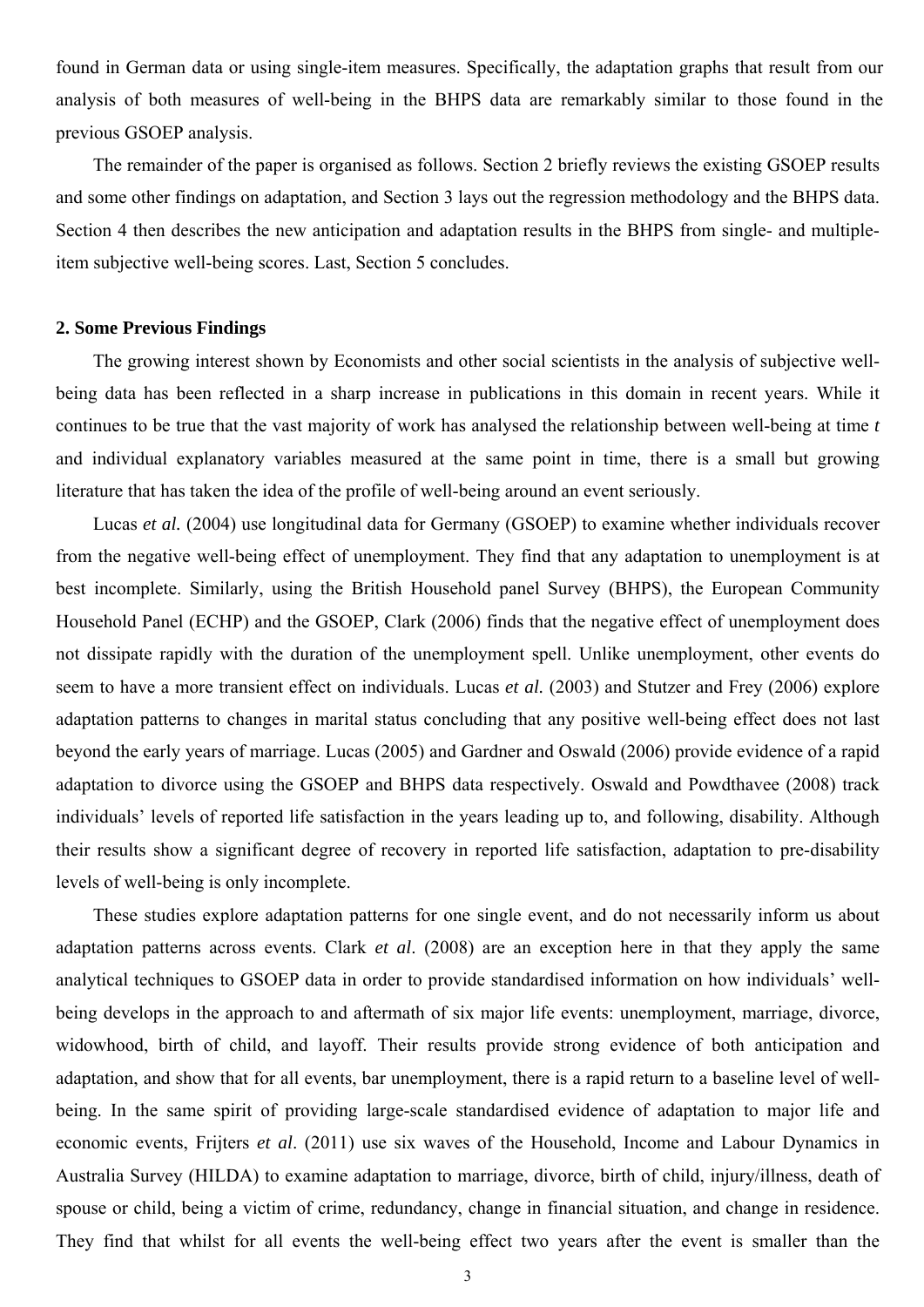contemporaneous effect, for many events the effect two years later is roughly zero, implying complete adaptation. Rudolf and Kang (2011) appeal to eleven years of Korean Labor and Income Panel Study (KLIPS) data to consider adaptation to marriage, divorce, widowhood, unemployment, first job entry, and the shift from the six- to the five-day working-week. They find full adaptation for some of these events. On the contrary, there is little evidence of adaptation to unemployment (although the evidence for women is inconclusive, due to small cell sizes), and there is some evidence that men have received an enduring wellbeing boost from the five-day week. There is an intriguing sex difference with respect to marital status, with men enjoying a long-lasting positive satisfaction boost from a marriage, but a corresponding long-run drop in satisfaction following divorce.

Focusing on the question of adaptation to income, Ferrer-i-Carbonell and Van Praag (2008) emphasise the importance of asymmetries in adaptation patterns, as income rises seem to have a larger impact on life and financial satisfaction than do income falls. Their results suggest that the adaptation of life satisfaction to income changes is only partial, depends on the specification of the utility model used and, if it occurs at all, is only for income falls. In contrast, they find no evidence of adaptation in terms of financial satisfaction, implying that money does buy financial satisfaction in the long run. Extending their analysis to explore adaptation to life events, they uncover some evidence of an asymmetry to changes in partnership. Losing a partner has a significant negative effect on well-being while the positive effect of acquiring a partner is not statistically significant. Ferrer-i-Carbonell and Van Praag (2008) conclude that the adaptation phenomenon is more intricate than previously thought and that adaptation patterns differ for the various life events and for different satisfaction domains. Lucas (2007) makes the same point, arguing that evidence based on large-scale panel studies rejects the notion that adaptation is inevitable. Reviewing recent findings in the adaptation literature, Lucas (2007) concludes that whilst it is possible for long-run subjective well-being to change, heterogeneity in patterns of adaptation across events and across individuals cannot be ignored. One of the aims of our paper is to provide some systematic evidence regarding this latter point

#### **3. Methodology and Data**

We here use data from eighteen waves of the British Household Panel Survey (BHPS) covering the period 1991-2008. We evaluate the extent of adaptation in well-being using two separate measures of the latter. The first is satisfaction with life, based on the responses to the question of "*How dissatisfied or satisfied are you with your life overall*"? The replies to this question are on a scale from one to seven, where 1 means completely dissatisfied and 7 means completely satisfied. This question is available from wave six onwards, effectively limiting our analysis period in terms of reported satisfaction to 1996-2008. Focusing on respondents aged from 16 to 60 yields an unbalanced panel of 55467 and 64859 person-year observations for men and women respectively, although the fact that we will need to take both lag and lead information into account simultaneously will seriously reduce the number of observations that will end up in the regressions. For the analysis of birth of child we limit our sample to include only those less than 40 years of age. For the analysis of widowhood we include respondents up to the age of 80.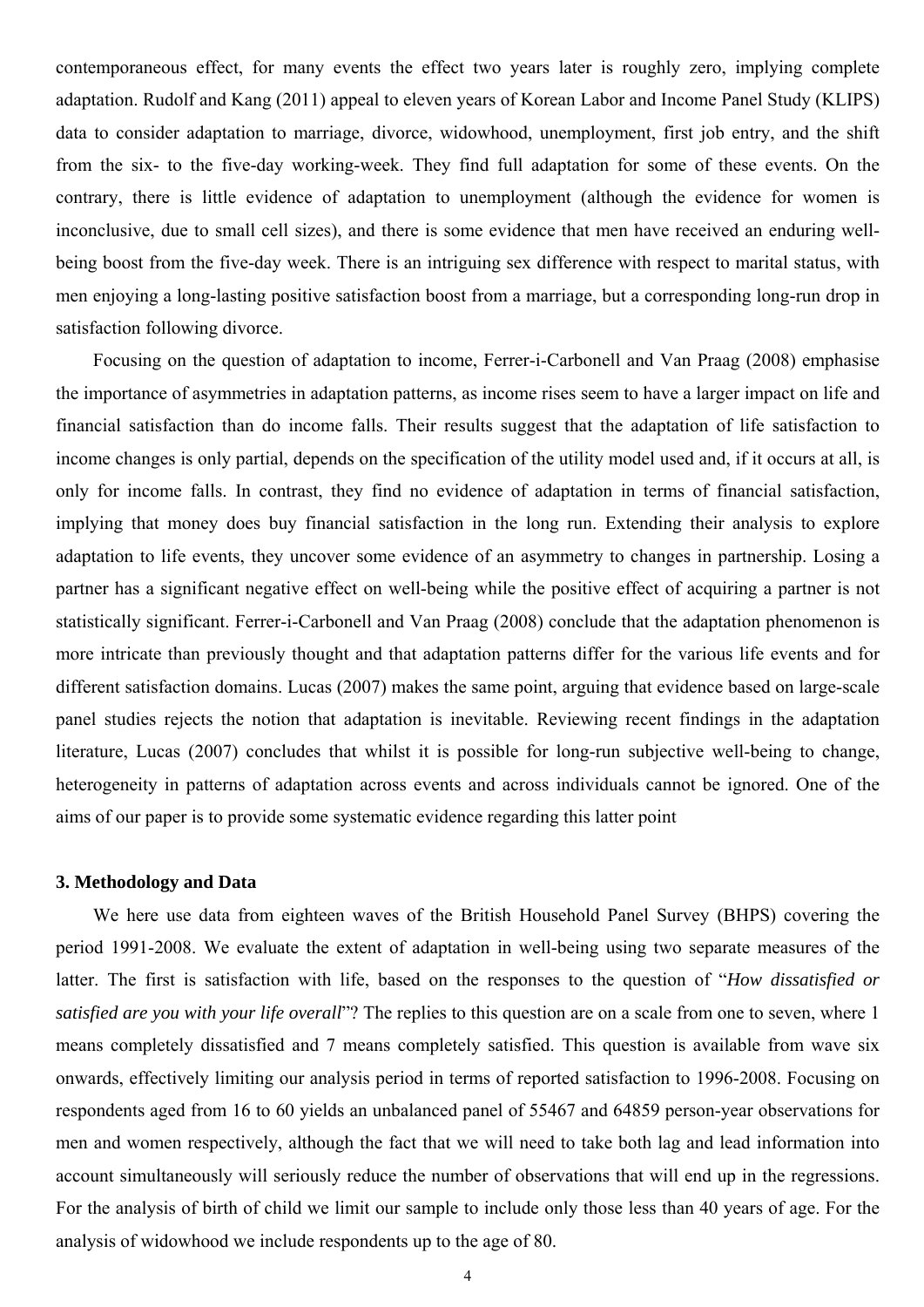The second well-being measure is the GHQ-12 measure of mental well-being (see Goldberg, 1972), based on responses to the General Health Questionnaire. This latter consists of twelve questions (administered via a self-completion questionnaire) covering feelings of strain, depression, inability to cope, anxiety-based insomnia, and lack of confidence, amongst others (see Appendix A). Responses are made on a four-point scale of frequency of a feeling in relation to a person's usual state: "Not at all", "No more than usual", "Rather more than usual", and "Much more than usual". The GHQ is widely used in medical, psychological and sociological research, and is considered to be a robust indicator of the individual's psychological state. The GHQ has previously been used in Economics to examine the psychological impact of unemployment (Clark and Oswald, 1994, and Clark, 2003).

This paper uses the Caseness version of the GHQ score, which counts the number of questions for which the response is in one of the two "low well-being" categories. This count is reversed so that higher scores indicate higher levels of well-being, running from 0 (all twelve responses indicating poor psychological health) to 1[2](#page-5-0) (no responses indicating poor psychological health).<sup>2</sup> The GHQ question is available for all BHPS waves, thus increasing the effective sample for the analysis to 78108 and 90876 person-year observations for men and women respectively.

Tables 1a and 1b show the distribution of these two measures in our sample. Median life satisfaction is five on the one-to-seven scale, and median GHQ is 12 for men and 11 for women on the zero-to-twelve scale. There are however long tails in all of the well-being distributions here: 10% of individuals have life satisfaction scores of three or less, and ten per cent of men and sixteen per cent of women have GHQ scores of six or less.

#### [Tables 1a and 1b about here]

We here apply exactly the same methodology as in Clark *et al*. (2008), and appeal to a within-subject (fixed-effect) approach to examine how unemployment, marriage, divorce, birth of a child and widowhood are associated with life satisfaction and GHQ scores both before and after the event in question takes place. Specifically, we look for evidence of both anticipation and adaptation by using a series of appropriate dummies in a fixed-effects regression. We concentrate on the four years preceding the event in question with respect to anticipation, and the five individual years following the event in order to identify adaptation.

For each event we consider only the first occurrence per individual that we observe within the BHPS sample period. For example, to trace out any adaptation to marriage, we follow the individual's reported wellbeing scores for each year during the first observed marriage spell during the duration of this spell; we drop from the sample any observations for subsequent marriage spells. We thus estimate changes in well-being for those who get married for as long as they remain married.<sup>[3](#page-5-1)</sup> Any left-censored spells are also excluded from

1

<span id="page-5-0"></span> $2 \text{ An alternative is to sum up the answers to the 12 questions, where the most negative answer to each question is given a value of 0.}$ and the most positive a value of 3. This produces a 0-36 index. The regressions results using this latter scale are very similar to those presented here.

<span id="page-5-1"></span><sup>&</sup>lt;sup>3</sup> This analysis of course does imply some selection, as individuals do not leave unemployment (or marriage or divorce) randomly.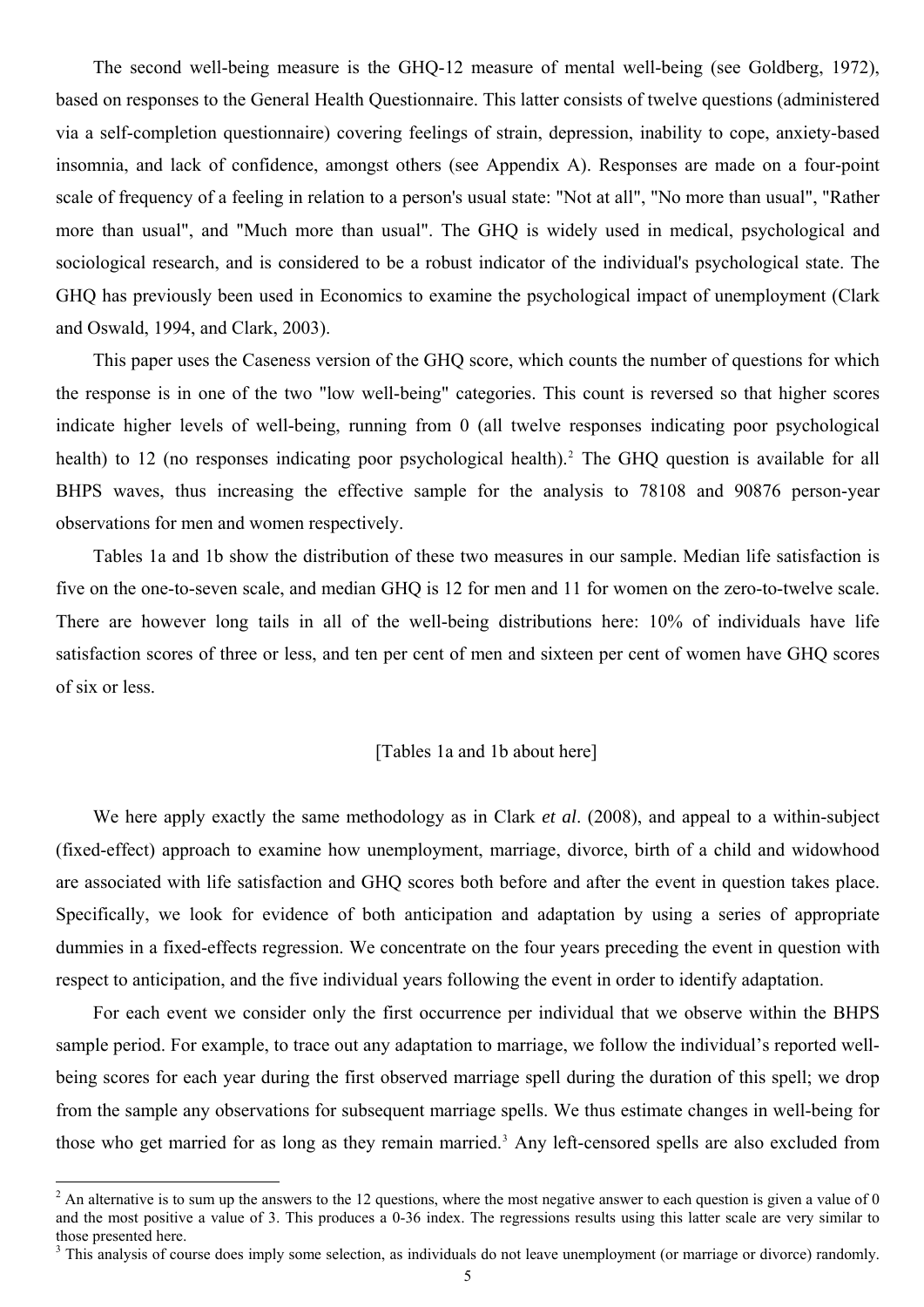the analysis (*i.e.* we have to observe the transition under consideration). This implies dropping all the individuals who are married in the first year that they are observed in the BHPS (which explains why the number of observations for the marriage analysis is much lower than that for any of the other life events).

We model both anticipation<sup>[4](#page-6-0)</sup> and adaptation to unemployment, for example, at the same time using the regression below:

 $WB_{it} = \alpha_i + \underline{\beta'}\underline{X}_{it} + \theta_{-4}U_{-4,it} + \theta_{-3}U_{-3,it} + \theta_{-2}U_{-2,it} + \theta_{-1}U_{-1,it} + \theta_0U_{0it} + \theta_1U_{1it} + \theta_2U_{2it} + \theta_3U_{3it} + \theta_4U_{4it} + \theta_5U_{-4,it} + \theta_6U_{-4,it} + \theta_7U_{-4,it} + \theta_8U_{-4,it} + \theta_9U_{-3,it} + \theta_9U_{-3,it} + \theta_9U_{-4,it} + \theta_9U_{-4$  $\theta_5 U_{5it} + \varepsilon_{it}$  (1)

Here, WB stands for some measure of individual well-being, and X is a vector of standard controls. To pick up adaption, we split the unemployed up into six groups: those who have been unemployed 0-1 years, 1- 2 years, 2-3 years, and so on up to the last group who have been unemployed five years or more. With no adaptation, all of the values of  $\theta_0$  through to  $\theta_5$  will be roughly the same; with adaptation the later values of  $\theta$ will be less negative – we will observe individuals "bouncing back" from unemployment; with complete adaptation some of the later values of  $\theta$  will be insignificant. Equation (1) includes an individual fixed effect,  $\alpha_i$ , so that we test adaptation by comparing, for example, the well-being of those who have been unemployed for 1-2 years to the well-being scores reported by the same individuals in their first year of unemployment.

Anticipation is treated similarly in the same equation. The  $U$  dummies referring to future entry  $(U_{4,i}$  to  $U_{-1,i}$ ) show whether the individual will enter unemployment in the next 0-1 years, 1-2 years, 2-3 years, or 3-4 years.

The omitted category in equation (1) is thus those who will not enter unemployment (for example) in the next four years, and the estimation sample consists of all those individuals who are not unemployed in the first year that they are observed in the BHPS. The control variables in the X vector include dummies for being in employment, being in self-employment, high education, medium education,<sup>[5](#page-6-1)</sup> age and its square, the number of children, the log of household income, two dummies for subjective health over the past 12 months (Good, and Fair to Very Poor), and a full set of 19 regional dummies and 18 year dummies. The regressions also include dummies for marital status.<sup>[6](#page-6-2)</sup>

We should make clear that we here estimate all of the lags and leads jointly in one regression. In our

It is likely that well-being while unemployed will predict the exit rate from unemployment, for example. One key point here is that all of our estimates here are within-subject, so that if this is a level effect found at all durations it is subsumed into the individual fixed effect. Alternatively, it might be the case that those who were unhappy about unemployment (and so leave quicker) would have had a greater rise in well-being after being unemployed for one, two or more years than do those who we observe remaining unemployed. We do not have any clear idea about whether this is likely or not. Finding out would require the instrumentation of unemployment (or marriage or divorce) duration, which is beyond the scope of the current paper.

<span id="page-6-0"></span><sup>&</sup>lt;sup>4</sup> Our use of the terms "anticipation" is arguably loose here. While it may be the case that the prospect of future unemployment is associated with lower current well-being, with more endogenous behaviours the causality could be reversed (lower current wellbeing acting as a precursor to divorce, for example).

<span id="page-6-1"></span> $<sup>5</sup>$  High education is defined as the highest educational qualification being at the degree or other higher level; medium education is</sup> defined as highest educational qualification being O-Levels, A-Levels or a Nursing qualification.

<span id="page-6-2"></span> $6$  The exact form of which depends on the research question under consideration. The regression considering the effect of adaptation to divorce does not include a divorce dummy, for example. The set of lagged divorce entry variables in equation (1) covers all observations on those who are currently divorced.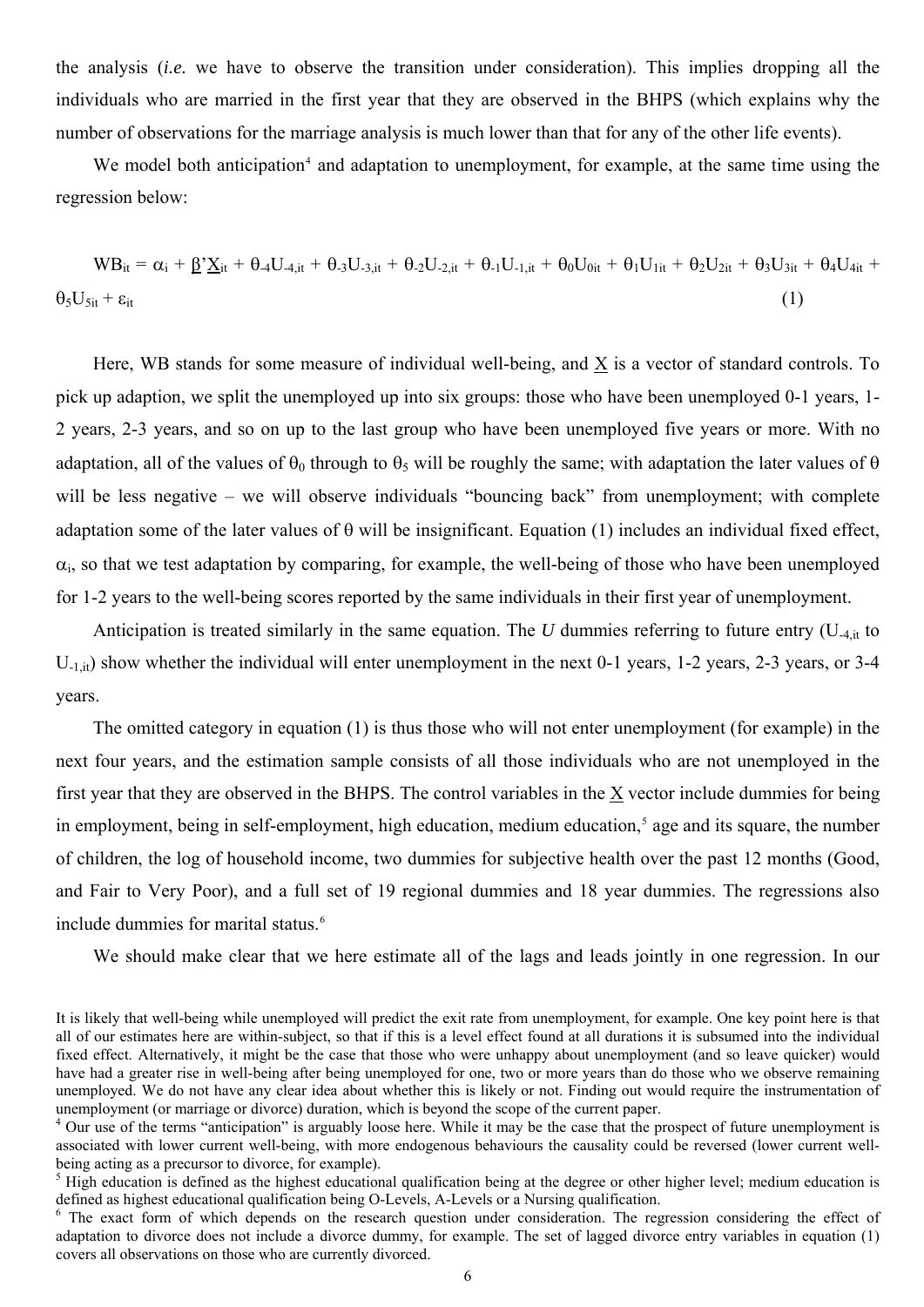previous work (Clark *et al.*, 2008) we estimated the lag and lead equations separately. This is a valid approach to the question. However, we then plotted the estimated coefficients on one graph, and this was incorrect, as the omitted categories are not the same in the lags and leads equations. Specifically, a lag equation compares current durations of unemployment to not being unemployed at all. However, if there are significant lead effects, then not being unemployed at all will include years prior to unemployment in which the individual already experiences lower well-being. Finding that the effect of unemployment goes down to "zero" is then not synonymous with complete adaptation as this "zero" includes years in which the individual already had lower well-being due to their upcoming unemployment. This point is clearly made in Qari (2010).

Estimating lags and leads jointly avoids this misinterpretation. The clarity comes at a price of course as we now need to observe individuals both for four years prior to the event and for five years afterwards. This reduces the sample size, even in a relatively long dataset such as the BHPS. It turns out that the joint estimation of equation (1) produces empirical results that are qualitatively very similar to those from separate estimation of lags and leads (our results from such separate estimations in the BHPS can be found in Clark and Georgellis, 2010).

 Table 2 summarises the number of occurrences of each event in our sample after imposing the above restrictions. These refer to the number of events that can be matched to GHQ scores, which are available at every wave of the BHPS; the number of events that can be matched to life satisfaction scores is necessarily somewhat lower. As Table 2 makes clear, the restrictions imposed by the joint estimation do yield only rather small numbers of past and future transitions that can be used in the regression analysis of current well-being.

#### [Table 2 about here]

#### **4. Regression results**

Table 3 summarises the key estimated coefficients on the lags and leads variables with life satisfaction as the dependent variable. The first two columns refer to the results for unemployment. The estimated leads coefficients suggest that women who will enter unemployment within the next three years report significantly (at the ten percent level) lower levels of life satisfaction; all of the estimated lead effects for men are negative and significant. At the bottom of the table, the estimated lag coefficients for men show that unemployment is generally associated with significantly lower well-being. The size and significance of these estimated coefficients (which correspond to the parameters  $\theta_0$  through  $\theta_5$  in equation (1) above) provide no evidence of quick adaptation to unemployment: unemployment starts off bad and pretty much stays bad (see also Clark, 2006). The estimated lag coefficients for women reveal a significant negative well-being effect of unemployment for at least the first two years. Due to the very small sample cell sizes, we combine unemployment of two years or more, which attracts a negative, but insignificant, coefficient. For women, there is thus no evidence of quick adaptation to unemployment, although the longer-run position remains unclear (due in part to very few observations on women who have been unemployed for two years or more).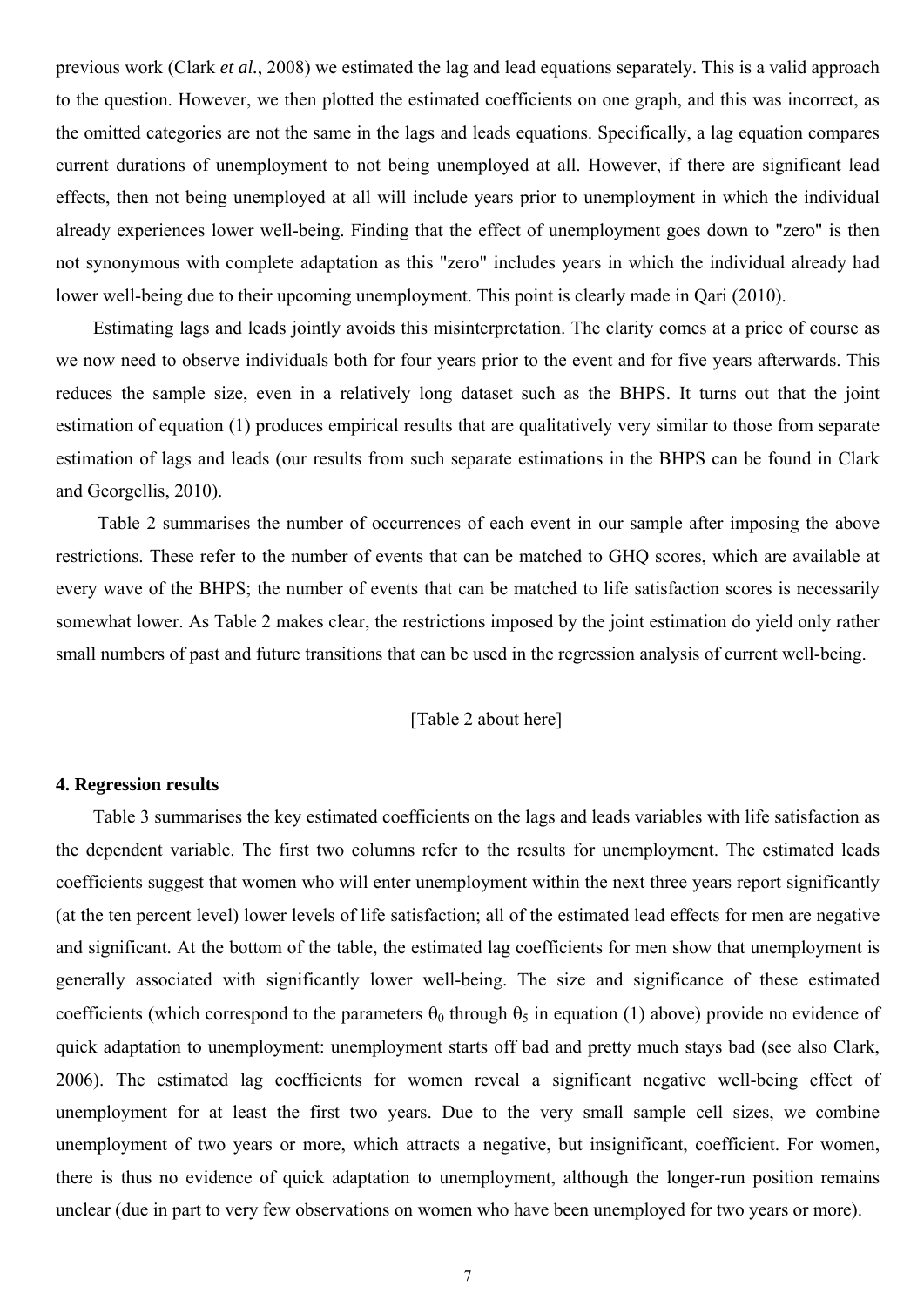#### [Table 3 about here]

The remaining columns of Table 3 present the analogous estimated lag and lead coefficients for the four other life events under consideration. For ease of reading, these results are summarised graphically in Figure 1. The dashed horizontal line corresponds to an effect of zero, representing no effect of the event on life satisfaction. The vertical bars around each point refer to the 95% confidence interval. The top two graphs in Figure 1 trace out these within-subject movements in life satisfaction around the entry into unemployment for men and women. As discussed previously, there is little evidence of habituation (although we cannot explain the small blip at around three to four years for men), and somewhat lower life satisfaction precedes the transition from employment to unemployment.

The following pair of graphs in Figure 1 refers to a positive event: marriage. As might be expected (or hoped), the correlation between marriage and life satisfaction is positive. The peak life-satisfaction effect of marriage occurs around the year that it happens. However, this well-being boost is not permanent in nature. In this data, we cannot reject the hypothesis of full adaptation to marriage, and indeed the longer-run point estimate of the relation between marriage and life satisfaction is negative for women. There is also evidence of lead effects in the two years prior to marriage for both men and women.

#### [Figure 1 about here]

The dynamic effect of divorce in the third set of graphs in Figure 1 is to some extent the mirror image of that of marriage. Habituation to divorce would appear to be both fairly rapid and complete. There is even mild evidence that women are more satisfied with their lives after a number of years of divorce. In any case, both sexes are in general significantly more satisfied after divorce than they were in the four years preceding divorce: there are large significant negative lead effects for both sexes.

The next event is more positive: birth of child. There is a sharp contrast here between men and women. Female life satisfaction is significantly higher three years before the birth of a child, and remains high up until birth. After birth, life satisfaction quickly reverts to its baseline level. By way of contrast, birth of a child has no discernible effect on the life satisfaction of men.<sup>[7](#page-8-0)</sup>

The last set of results in Figure 1 refers to widowhood. Whilst for both men and women the longer-run effect is zero, or even positive, the short-run effects are large and negative (at about half a satisfaction point on the one to seven scale). There thus seems to be complete habituation to widowhood in the BHPS data, although the impact is longer-lasting for women. There are statistically significant lead effects of one or two years for both sexes.

Thus far, the results regarding adaptation in the BHPS are remarkably similar to those obtained in the

<u>.</u>

<span id="page-8-0"></span> $<sup>7</sup>$  The lack of a positive relationship between children and subjective well-being is commonplace in the psychological literature: see</sup> Lyubomirsky and Boehm (2010).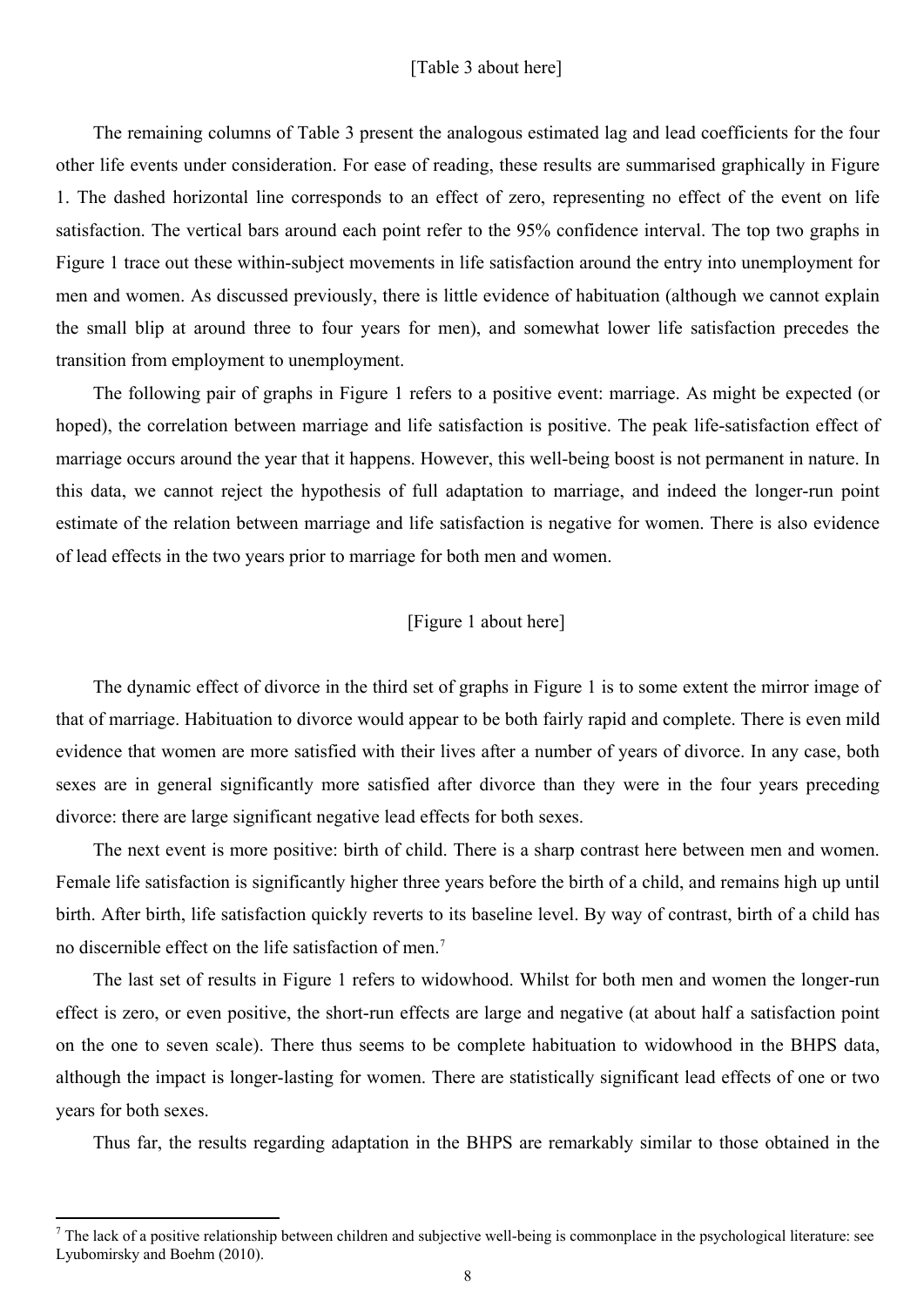GSOEP data by Clark *et al.* (200[8](#page-9-0)).<sup>8</sup> However, both of these analyses appealed to a single-item measure of well-being, overall life satisfaction. One of the advantages of the BHPS data used here is that it also contains a widely-used multiple-item measure of well-being, the GHQ-12. The empirical results in Table 4 and Figure 2 then show whether the same kind of lags and leads patterns are found using this different measure of individual well-being.

The results using the GHQ actually turn out in fact to be qualitatively very similar to those from the analysis of life satisfaction. The negative well-being effect of unemployment does not dissipate quickly for men (although we do see the same blip at durations of three to four years as noted above for life satisfaction). Men who have been unemployed for four to five years continue to report statistically significant lower GHQ scores, although the coefficient is negative but insignificant for unemployment of five or more years' duration (which only covers very few observations). For women, the negative effect of unemployment persists for at least two years. The estimated lead effects suggest that the negative impact of unemployment is anticipated for at least two years before the entry into unemployment.

#### [Table 4 about here]

Figure 2 summarises the GHQ findings for all five of the life events that we consider here. Overall, the results are similar to those based on the analysis of life satisfaction. For all events bar unemployment there is evidence of habituation and adaptation towards baseline levels. There are certain particular points on which the GHQ results differ somewhat from those obtained for life satisfaction in Figure 1. First, there are fewer significant marriage effects in GHQ, although the profile is the same shape for both well-being regressions. Second, the long-run effects of divorce are estimated to be positive and significant for men but negative and significant for women in the GHQ regressions; in the life satisfaction regressions both estimated coefficients were positive but insignificant.<sup>[9](#page-9-1)</sup> Last, there is a noticeable divergence in GHQ scores for five or more years of divorce between men (positive) and women (negative).

#### [Figure 2 about here]

We have so far considered adaptation as pretty much binary: if the estimated coefficient after *t* years is insignificant, then we have full adaptation. We can also test for the degree of adaptation by seeing whether the well-being impact *t* years after the event is significantly different from the estimated effect at the time of the event. This will tell us about partial adaptation. It also avoids the irksome possibility of concluding that there is full adaptation simply because the estimated coefficient *t* years after the event is imprecisely estimated: in other words an insignificant estimated coefficient at t+4, say, may not be significantly different from the

<u>.</u>

<span id="page-9-0"></span><sup>&</sup>lt;sup>8</sup> Even though the latter article estimated lags and leads equations separately.

<span id="page-9-1"></span><sup>&</sup>lt;sup>9</sup> The sex difference in measures of satisfaction and mental stress is discussed in Nolen-Hoeksema and Rusting (1999).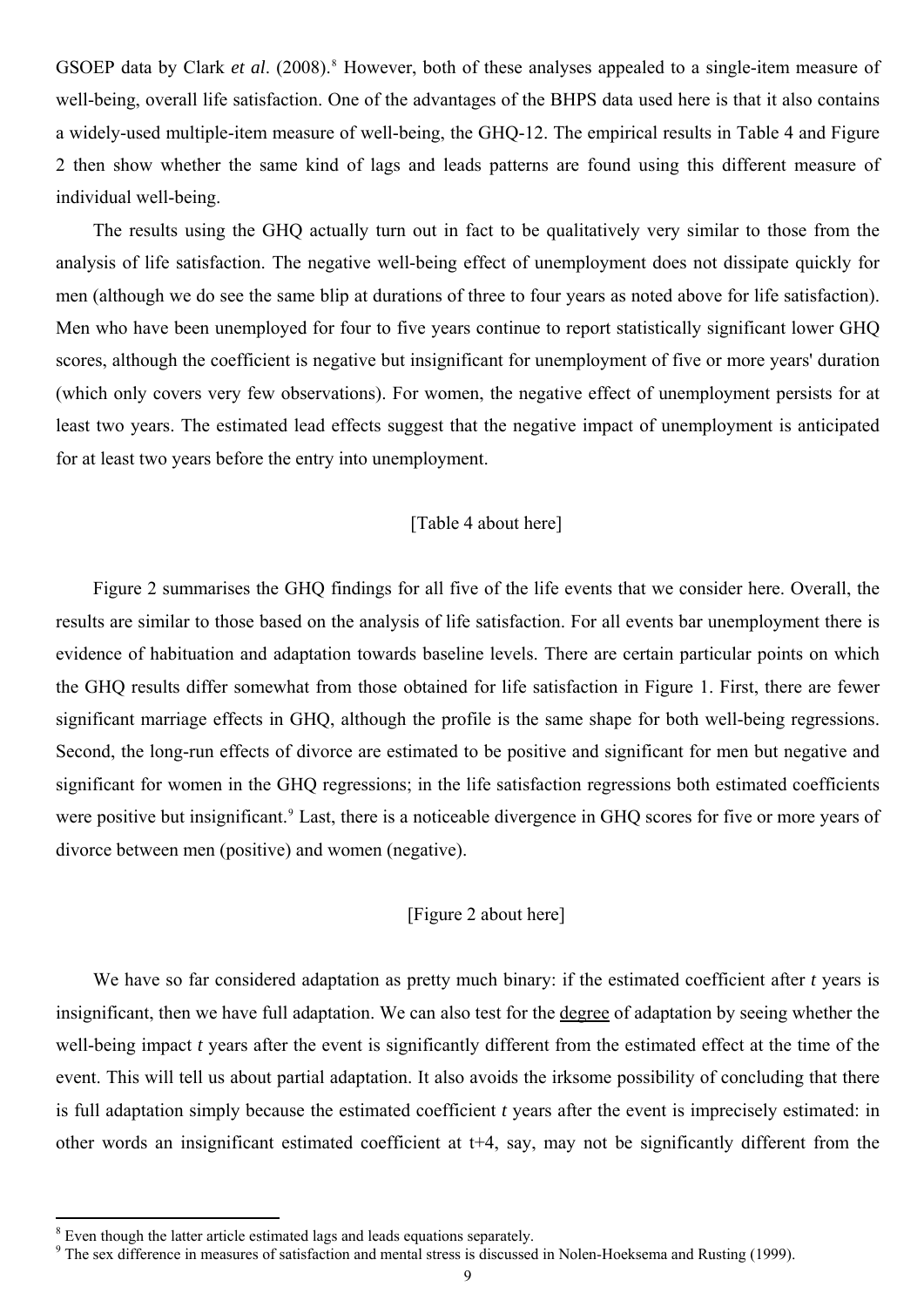significant estimated coefficient at *t*. [10](#page-10-0)

This second test perhaps makes the most sense when there is a significant effect at the time of the event, although we can also apply it when the "impact" effect is insignificant. In the life-satisfaction regressions, significant impact effects are found for unemployment, marriage and widowhood for both sexes, plus birth of a child for women. Divorce is something of a special case, in that the negative effects are found before the year of the divorce.

The results of these tests with respect to the 5+ years effect appear at the bottom of Tables 3 and 4. It can be seen that there continues to be no adaptation to unemployment. However, the positive well-being effect of marriage essentially entirely disappears (as can be seen from the estimated adaptation figures), as does the effect of birth of child for women: in all of these cases the longer-run coefficients are significantly different from the coefficient at the time of the event. This is also the case for the widowhood figures: immediately so for men, but only after three years for women. The results of this alternative test for adaptation are thus not much different from our (1,0) test. One case where significant coefficients persist, although at a reduced level is widowhood for women using the GHQ (see the final column of Table 4). Here the well-being effect two or more years after widowhood is estimated to be around 10-15% of the effect at the time of the event.

#### **6. Conclusion**

<u>.</u>

This paper has used eighteen waves of British panel data to examine the relationship between subjective well-being and past, contemporaneous, and future labour market and life events. We have two main conclusions.

The first is that the remarkably similar patterns of adaptation from our analysis of the BHPS data compared to those found in Clark *et al*.'s (2008) analysis of the GSOEP suggest that adaptation is a general phenomenon, rather than being only found in German data.

The second is that the BHPS allows us to compare movements in subjective well-being using both a commonly-found single-item measure (life satisfaction), and a multiple-item measure of psychological functioning (the GHQ-12). While some differences in the well-being profiles are apparent, the overall conclusion is that the profiles are qualitatively fairly similar. The phenomena of anticipation and adaptation would then seem to be fairly general, and not the preserve of any specific well-being measure.

The time profile of well-being around significant life events will likely continue to be the subject of lively research in Social Science. The research presented here has suggested that the same broad anticipation and adaptation profiles can be found in panel datasets from two different countries, and furthermore do not seem to be artificial constructs of the well-being questions used, as the same profiles are by and large found in the analysis of two very different well-being measures in the BHPS data.

While there may then be broad agreement regarding the concepts of anticipation and adaptation, almost all of the research to date has traced out average adaptation profiles. We believe that one fruitful area of

<span id="page-10-0"></span> $10$  We are grateful to an anonymous referee for suggesting this second test.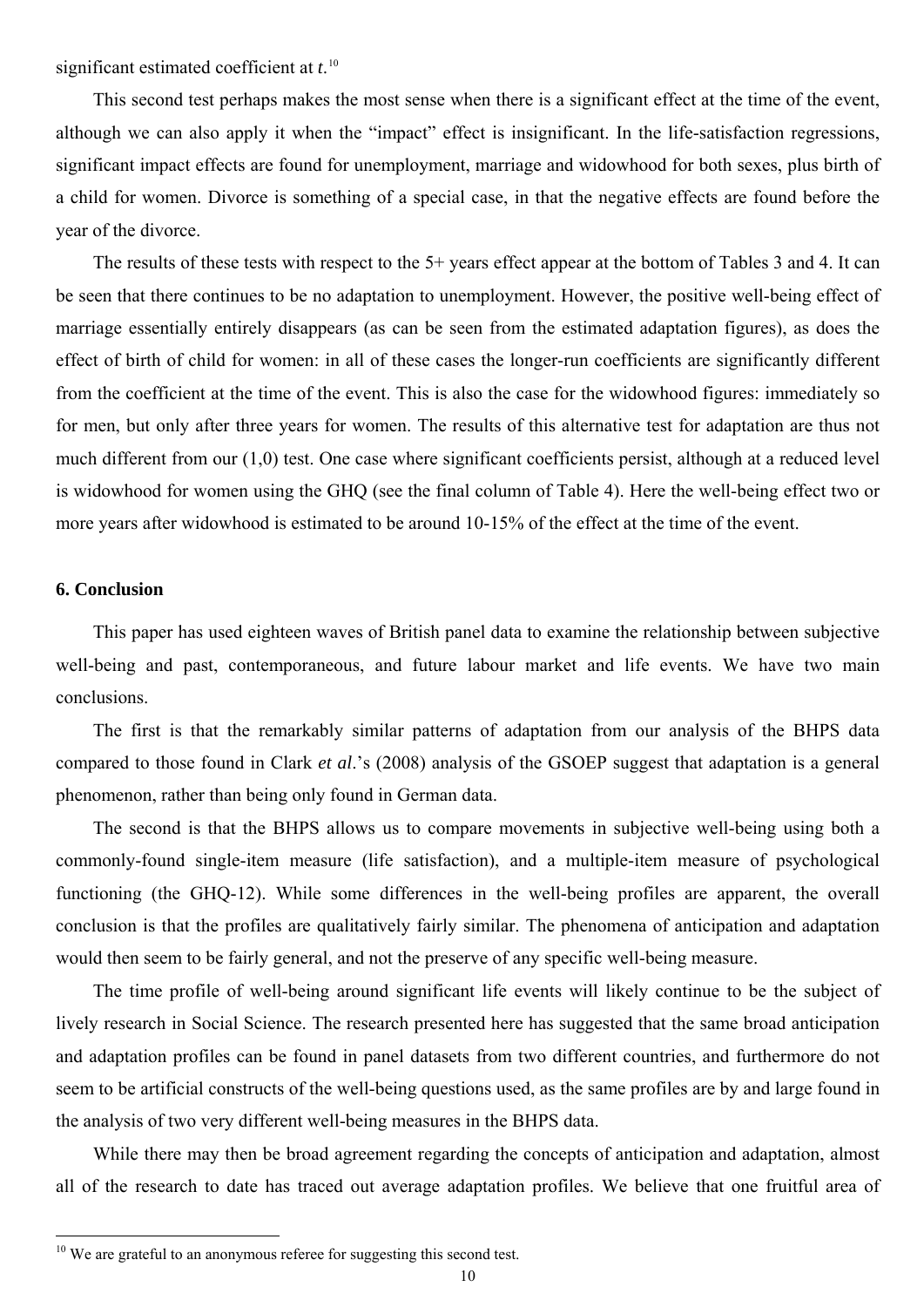research for the future would be to identify groups of individuals who adapt faster or slower to certain events. One useful recent step in this direction is Boyce and Wood (2012). The identification of different groups that do better or worse in the face of significant life events not only informs us directly about the changing distribution of well-being over time, but may also provide some clues about why different groups do not adapt in the same way. While there is no clear optimal degree of adaptation (in well-being terms, we would probably like individuals not to adapt to good events, but to adapt to bad events), any adaptation that we do observe might be determined by variables that are to some extent under the control of policy-makers. The extent to which we can, and should wish to, affect the degree of adaptation to life events remains an open question.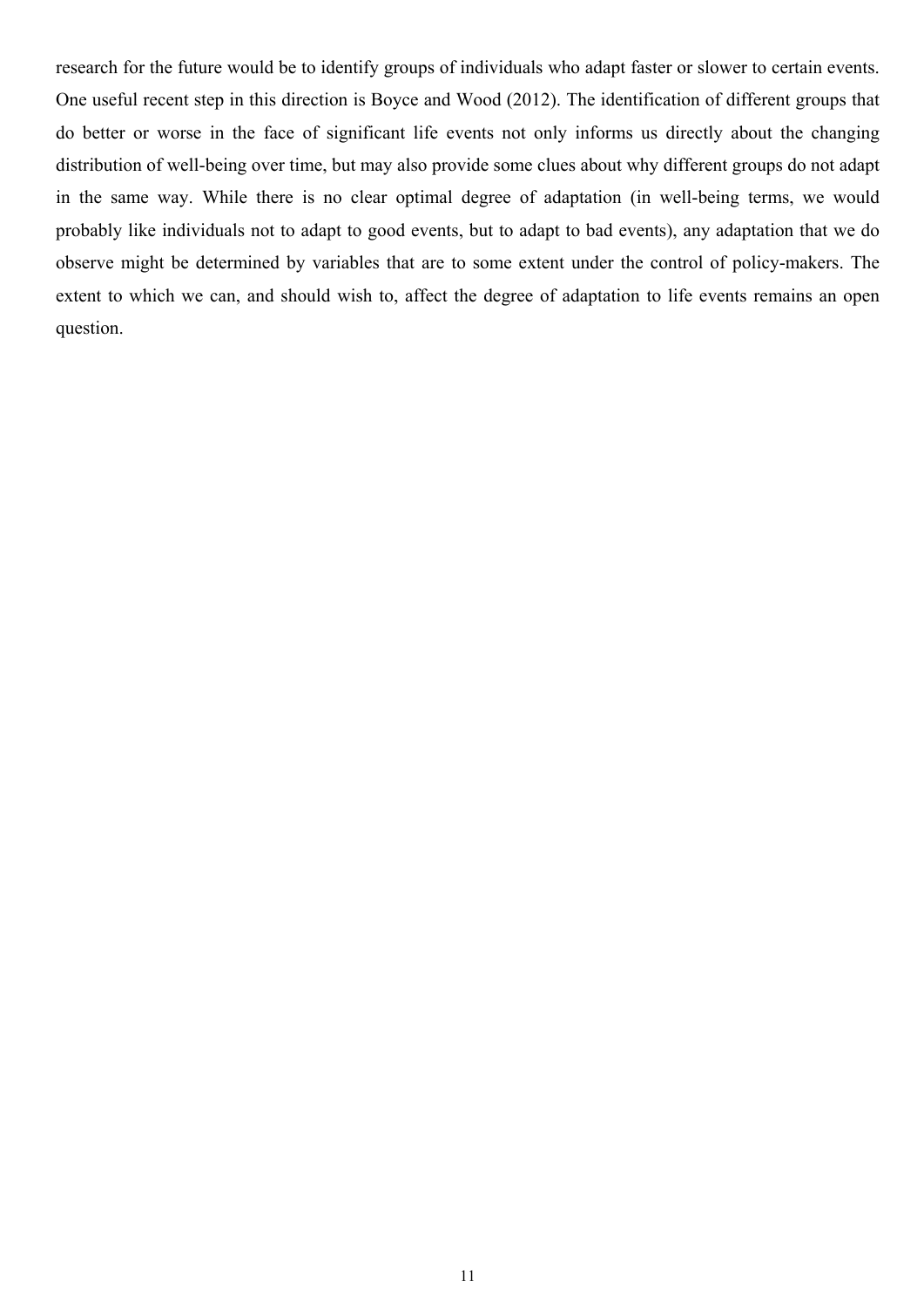#### APPENDIX A

The 12 questions used to create the GHQ-12 measure appear in the BHPS questionnaire as follows:

1. *Here are some questions regarding the way you have been feeling over the last few weeks. For each question please ring the number next to the answer that best suits the way you have felt*.

Have you recently . . . *a*) been able to concentrate on whatever you're doing?

Better than usual . . . . . . 1 Same as usual . . . . . . . . .2 Less than usual  $\ldots$ , ... .3 Much less than usual . . . 4

then

*b*) lost much sleep over worry? *e*) felt constantly under strain? *f*) felt you couldn't overcome your difficulties? *i*) been feeling unhappy or depressed? *j*) been losing confidence in yourself? *k*) been thinking of yourself as a worthless person?

with the responses:

| Not at all $\dots \dots \dots \dots \dots 1$ |
|----------------------------------------------|
| No more than usual $\ldots$ , 2              |
| Rather more than usual 3                     |
| Much more than usual $\dots$ .               |

then

*c*) felt that you were playing a useful part in things?

*d*) felt capable of making decisions about things?

*g*) been able to enjoy your normal day-to-day activities?

*h*) been able to face up to problems?

*l*) been feeling reasonably happy, all things considered?

with the responses:

| More so than usual $\dots \dots 1$  |
|-------------------------------------|
| About same as usual $\dots \dots 2$ |
| Less so than usual $\dots \dots 3$  |
| Much less than usual $\dots$ . $4$  |
|                                     |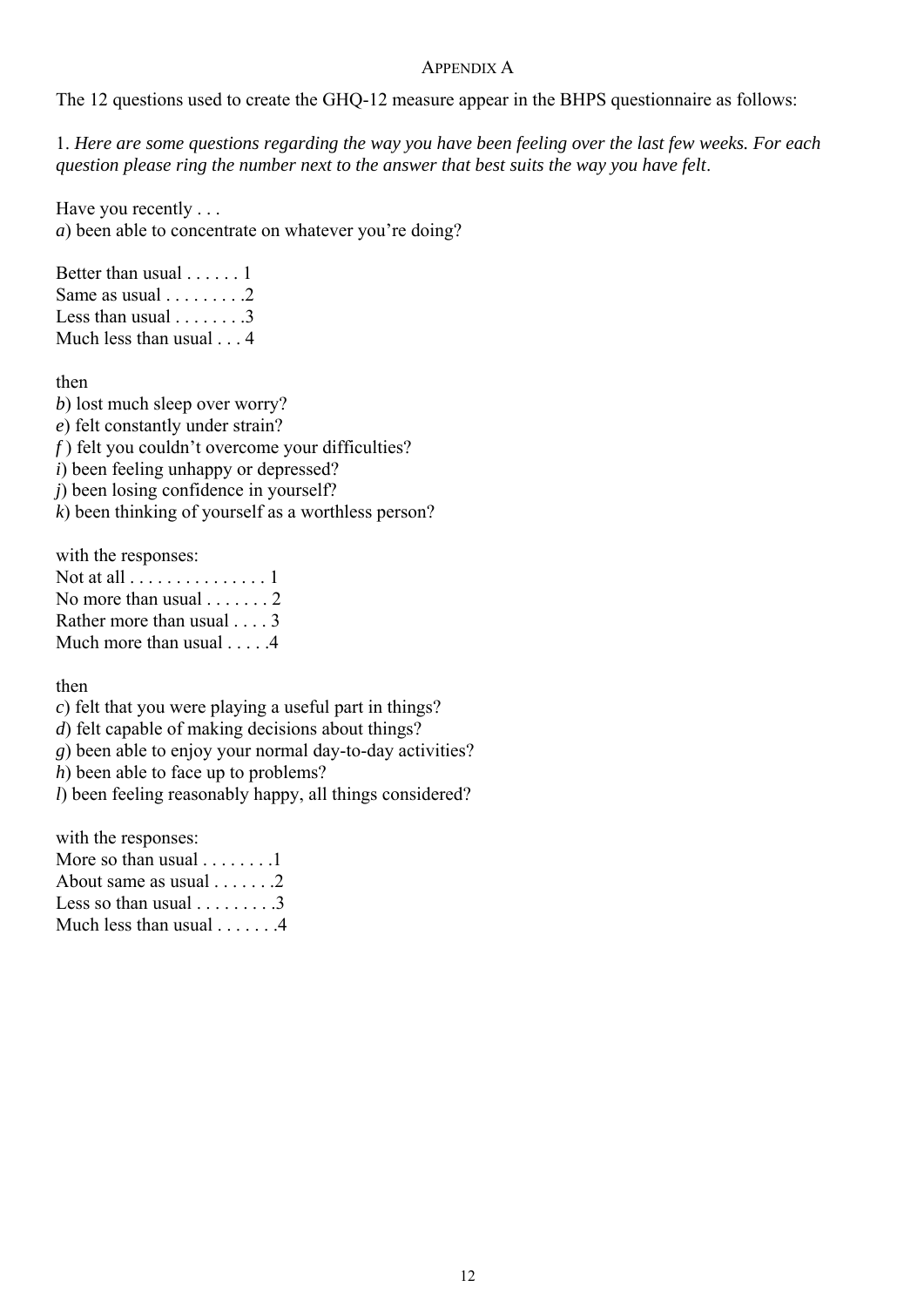- Boyce, C. and Wood, A. (2012). 'Personality prior to disability determines adaptation: Agreeable individuals recover lost life satisfaction faster and more completely'. *Psychological Science*, forthcoming.
- Clark, A.E. (2003). 'Unemployment as a Social Norm: Psychological Evidence from Panel Data'. *Journal of Labor Economics*, vol. 21, 323-351.
- Clark, A.E. (2006). 'A Note on Unhappiness and Unemployment Duration'. *Applied Economics Quarterly*, vol. 52, pp. 291-308.
- Clark, A.E., Diener, E., Georgellis, Y. and Lucas, R. (2008). 'Lags and Leads in Life Satisfaction: A Test of the Baseline Hypothesis', *Economic Journal*, vol.118, pp. F222–F243.
- Clark A.E. and Georgellis, Y. (2010). 'Back to baseline in Britain: Adaptation in the BHPS', PSE Discussion Paper 2010-02.
- Clark A.E., Georgellis, Y., and Sanfey, P. (2001). 'Scarring: The psychological impact of past unemployment'. *Economica*, vol. 68, pp. 221-241.
- Clark A.E. and Oswald, A.J. (1994). 'Unhappiness and unemployment'. *Economic Journal*, vol. 104**,** pp. 648- 59.
- Ferrer-i-Carbonell, A., and Van Praag, B. (2008). 'Do people adapt to changing circumstances? The discussion is not finished yet'. ICREA, mimeo.
- Frijters, P., Johnson, D., Shields, M.A. (2011), 'Life Satisfaction Dynamics with Quarterly Life Event Data, *Scandinavian Journal of Economics*, vol. 113, pp. 190–211.
- Gardner, J. and Oswald, A.J. (2006). 'Do Divorcing Couples Become Happier By Breaking Up?' *Journal of the Royal Statistical Society Series A*, vol. 169, pp. 319-336.
- Goldberg, D.P. (1972). *The Detection of Psychiatric Illness by Questionnaire*. Oxford: Oxford University Press.
- Lucas, R. (2005). 'Time does not heal all wounds A longitudinal study of reaction and adaptation to divorce'. *Psychological Science*, vol. 16, pp. 945-950.
- Lucas, R. (2007). 'Adaptation and the set-point model of subjective well-being: Does happiness change after major life events?' *Current Directions in Psychological Science*, vol. 16, pp. 75-79.
- Lucas, R. and Clark, A.E. (2006). 'Do People Really Adapt to Marriage?' *Journal of Happiness Studies*, vol. 7, pp. 405-426.
- Lucas, R.E., Clark A.E., Georgellis, Y. and Diener E. (2003). 'Re-examining adaptation and the set point model of happiness: reactions to changes in marital status', *Journal of Personality and Social Psychology*, vol. 84, pp. 527-539.
- Lucas, R.E., Clark A.E., Georgellis, Y. and Diener E. (2004). 'Unemployment Alters the Set-Point for Life Satisfaction'. *Psychological Science*, vol. 15, pp. 8-13.
- Lyubomirsky, S., and Boehm, J. (2010). 'Human Motives, Happiness, and the Puzzle of Parenthood'. *Perspectives on Psychological Science*, vol. 5, pp. 327-334.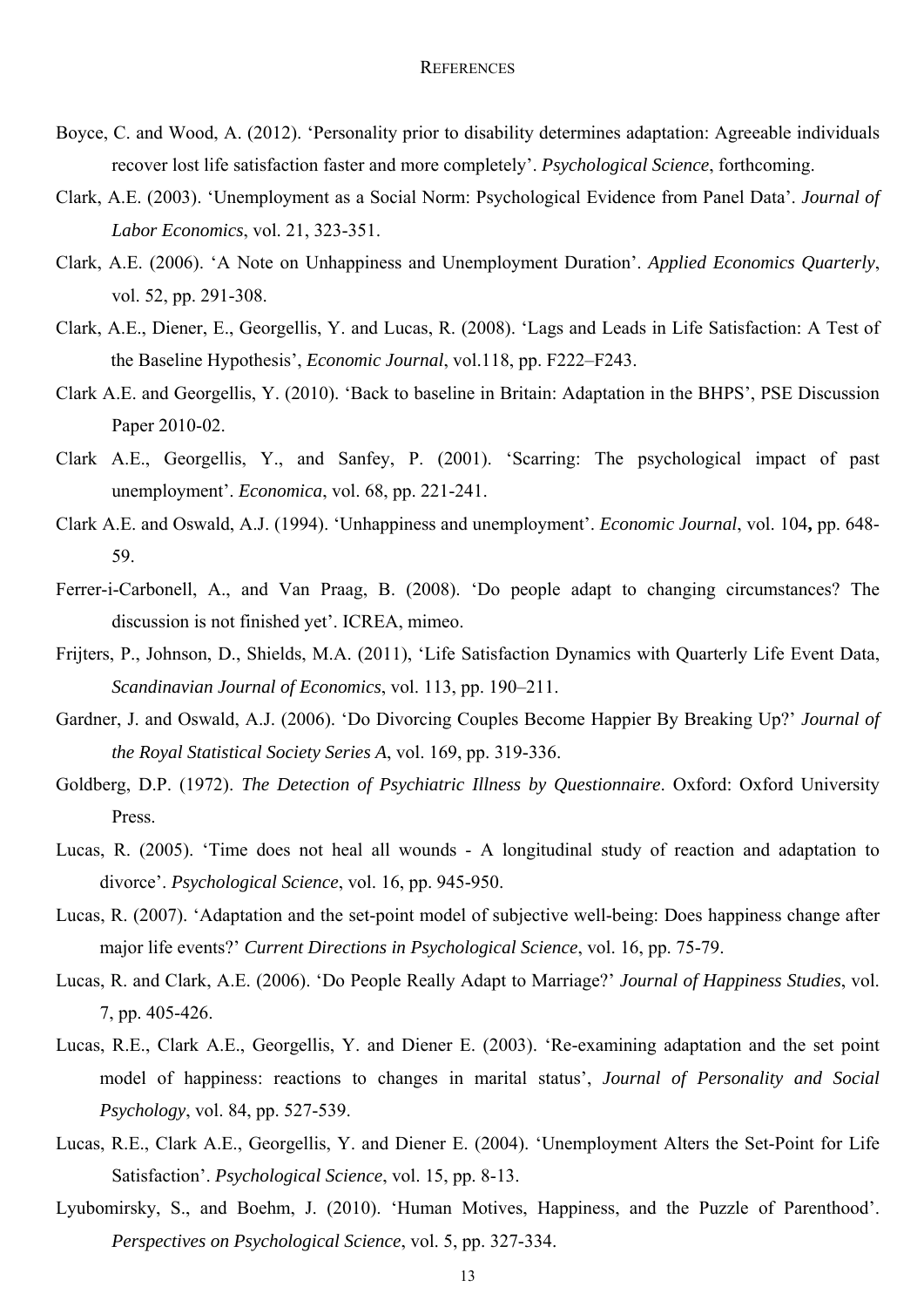- Nolen-Hoeksema, S., and Rusting, C.L. (1999). "Gender differences in well-being". In D. Kahneman, E. Diener, and N. Schwarz (Eds.), *Well-being: The foundations of hedonic psychology*. New York: Russell Sage Foundation.
- Oswald, A. and Powdthavee, N. (2008). 'Does happiness adapt? A longitudinal study of disability with implications for economists and judges'. *[Journal of Public Economics](http://www.sciencedirect.com/science/journal/00472727)*, [Vol. 92,](http://www.sciencedirect.com/science?_ob=PublicationURL&_tockey=%23TOC%235834%232008%23999079994%23683681%23FLA%23&_cdi=5834&_pubType=J&view=c&_auth=y&_acct=C000050221&_version=1&_urlVersion=0&_userid=10&md5=a493c7251a94d64d08920ffb5496732a) pp. 1061-1077.
- Qari, S. (2010). 'Marriage, Adaptation and Happiness: Are there Long-lasting Gains to Marriage', Max Planck Research Center for Tax Law and Public Finance, mimeo.
- Rudolf, R. and Kang, S.-J. (2011). 'The Baseline Hypothesis Revisited. Evidence from a Neo-Confucianist Society', University of Göttingen, mimeo.
- Stutzer, A. and Frey, B.S. (2006). 'Does Marriage Make People Happy, Or Do Happy People Get Married?' *Journal of Socio-Economics*, vol. 35, pp. 326-347.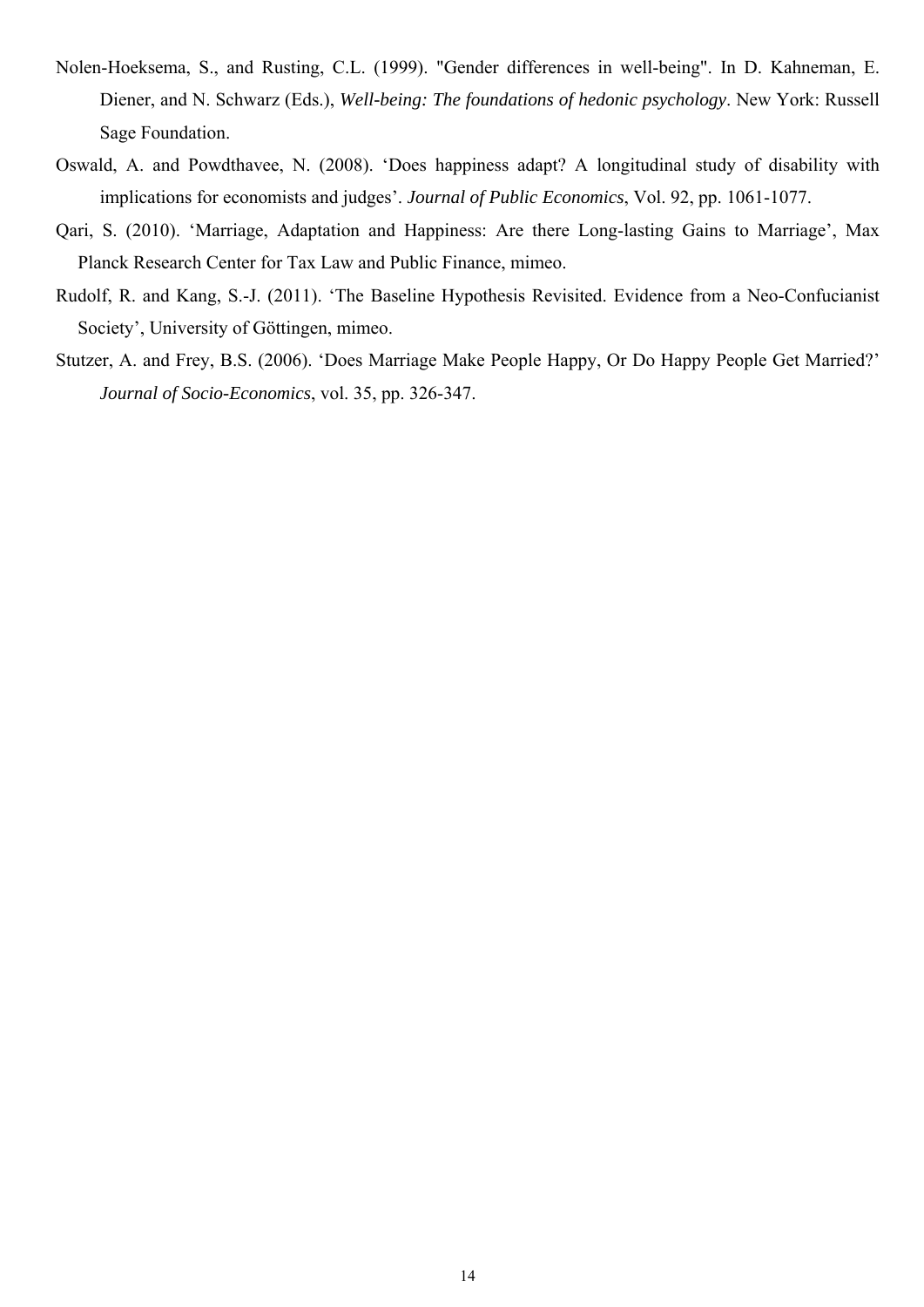



Note:  $X$ ,  $\Delta$  and  $\Box$  denote significance at the one, five and ten per cent levels respectively; the error bars represent the 95-percent confidence intervals.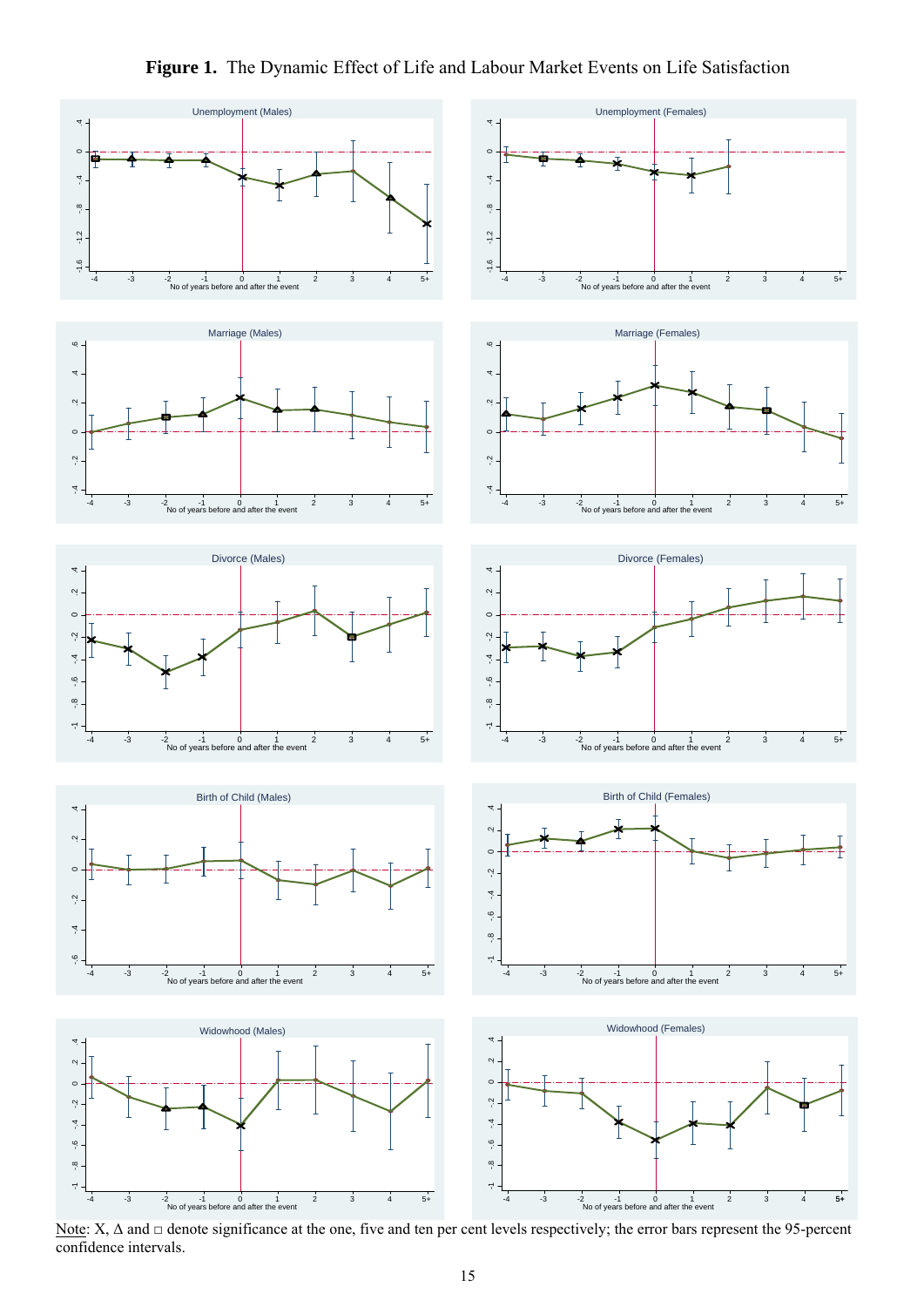



Note:  $X$ ,  $\Delta$  and  $\Box$  denote significance at the one, five and ten per cent levels respectively; the error bars represent the 95-percent confidence intervals.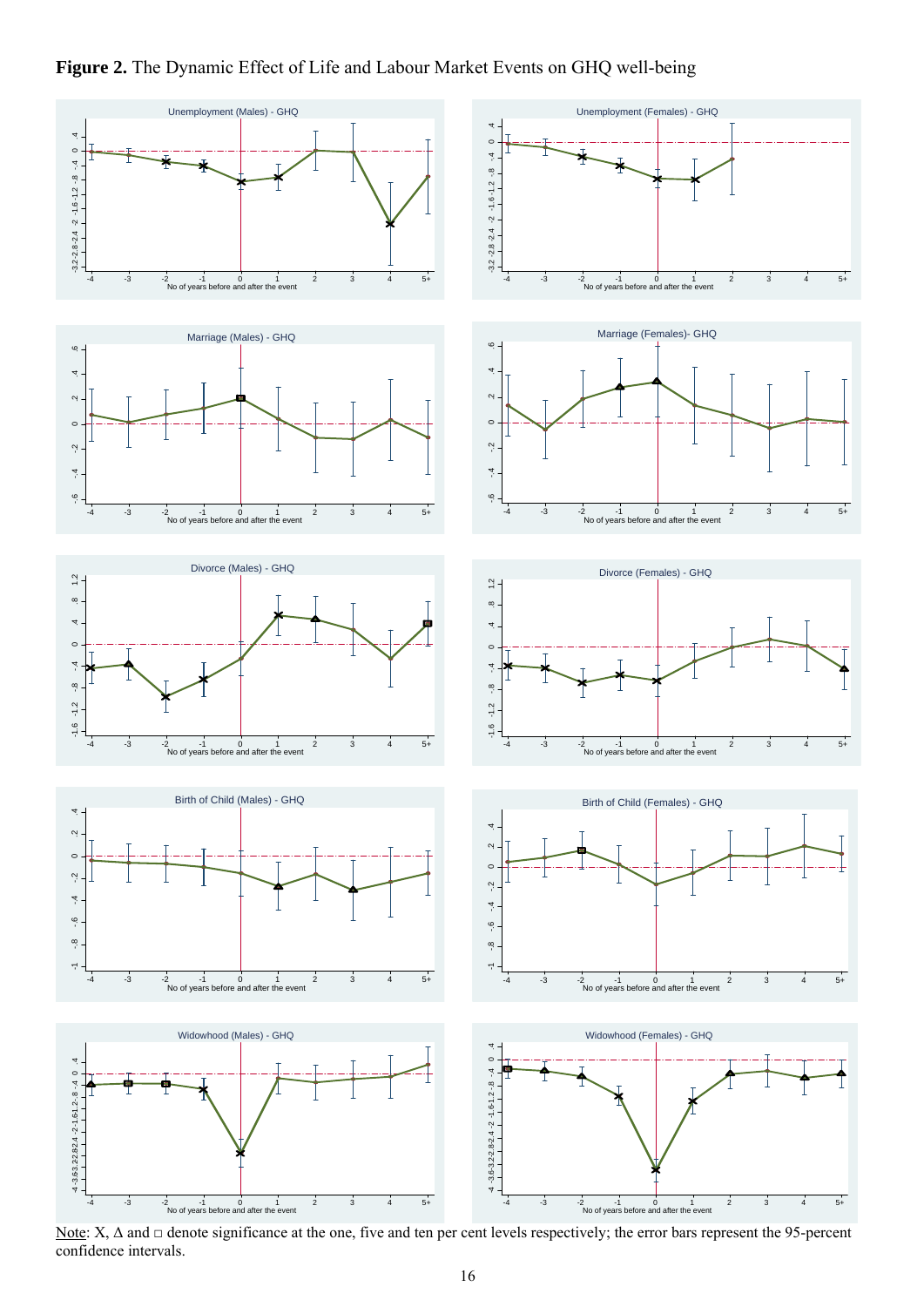| Life satisfaction | <b>Males</b> |        |       | <b>Females</b> |  |  |
|-------------------|--------------|--------|-------|----------------|--|--|
|                   | Count        | %      | Count | $\%$           |  |  |
|                   |              |        |       |                |  |  |
|                   | 664          | 1.20   | 1037  | 1.59           |  |  |
| C                 | 1238         | 2.23   | 1563  | 2.40           |  |  |
| 3                 | 3521         | 6.35   | 4270  | 6.56           |  |  |
| 4                 | 7734         | 13.94  | 9838  | 15.27          |  |  |
|                   | 18338        | 33.06  | 19624 | 30.15          |  |  |
| 6                 | 18889        | 34.05  | 21224 | 32.61          |  |  |
| 7                 | 5083         | 9.16   | 7423  | 11.41          |  |  |
|                   |              |        |       |                |  |  |
| Total             | 55467        | 100.00 | 64859 | 100.00         |  |  |

**Table 1***a*. The distribution of life satisfaction in the analysis sample of the BHPS

*Note:* These numbers refer to the sample aged 16-60.

**Table 1***b*. The distribution of the GHQ-12 measure of well-being in the analysis sample of the BHPS

| <b>GHQ-12</b>    |       | <b>Males</b> |                                  | <b>Females</b> |
|------------------|-------|--------------|----------------------------------|----------------|
|                  | Count | $\%$         | Count                            | $\%$           |
|                  |       |              |                                  |                |
| $\boldsymbol{0}$ | 968   | 1.24         | 2004                             | 2.21           |
| 1                | 759   | 0.97         | 1574                             | 1.73           |
| $\overline{2}$   | 786   | 1.01         | 1697                             | 1.87           |
| 3                | 981   | 1.26         | 1807                             | 1.99           |
| $\overline{4}$   | 1138  | 1.46         | 2042                             | 2.25           |
| 5                | 1381  | 1.77         | 2413                             | 2.66           |
| 6                | 1851  | 2.37         | 2797                             | 3.08           |
| 7                | 2333  | 2.99         | 3380                             | 3.72           |
| 8                | 2952  | 3.78         | 4189                             | 4.61           |
| 9                | 4035  | 5.17         | 5517                             | 6.07           |
| 10               | 6138  | 7.86         | 7669                             | 8.44           |
| 11               | 11145 | 14.27        | 12179                            | 13.40          |
| 12               | 43641 | 55.87        | 43608                            | 47.99          |
|                  |       |              |                                  |                |
| Total            | 78108 | 100.00       | 90876<br>$\cdot$ $\cdot$ $\cdot$ | 100.00         |

*Note:* These numbers refer to the sample aged 16-60; higher figures indicate better levels of psychological functioning.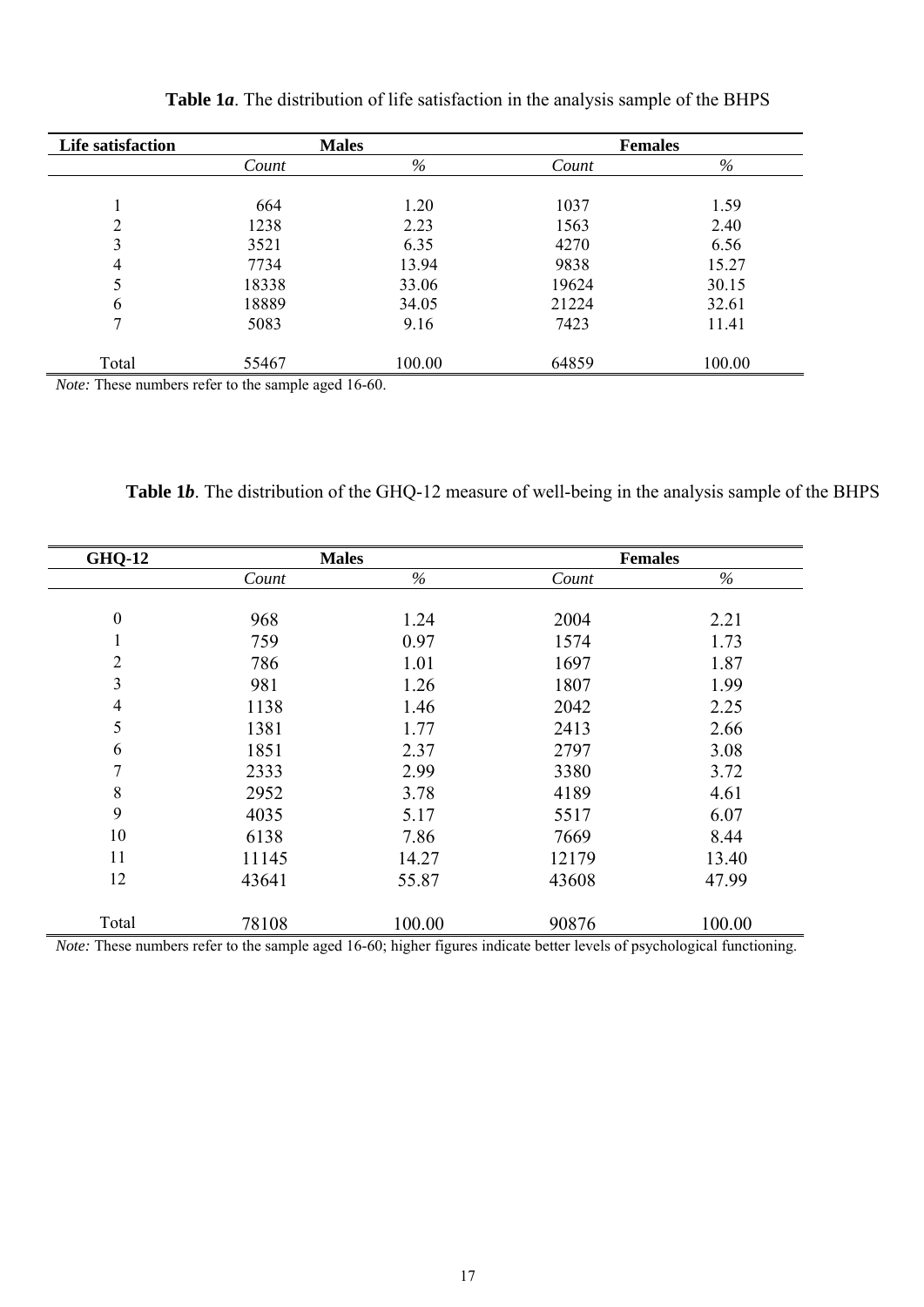|                      | Unemployment |         | <b>Marriage</b> |         | <b>Divorce</b> |         | <b>Birth of Child</b> |         | Widowhood |         |  |
|----------------------|--------------|---------|-----------------|---------|----------------|---------|-----------------------|---------|-----------|---------|--|
|                      | Males        | Females | Males           | Females | Males          | Females | Males                 | Females | Males     | Females |  |
| <b>Leads</b>         |              |         |                 |         |                |         |                       |         |           |         |  |
| 3-4 Years hence      | 477          | 615     | 542             | 655     | 266            | 401     | 693                   | 848     | 162       | 355     |  |
| 2-3 Years hence      | 657          | 809     | 677             | 851     | 296            | 469     | 908                   | 1144    | 184       | 392     |  |
| 1-2 Years hence      | 970          | 1072    | 879             | 1104    | 365            | 555     | 1248                  | 1502    | 204       | 456     |  |
| Within the next year | 1466         | 1471    | 1189            | 1400    | 482            | 753     | 1647                  | 2023    | 223       | 546     |  |
| Lags                 |              |         |                 |         |                |         |                       |         |           |         |  |
| 0-1 Years            | 657          | 675     | 663             | 791     | 248            | 421     | 1098                  | 1414    | 102       | 294     |  |
| 1-2 Years            | 167          | 108     | 558             | 654     | 164            | 321     | 917                   | 1198    | 81        | 221     |  |
| 2-3 Years            | 73           | 26      | 467             | 543     | 123            | 253     | 624                   | 845     | 61        | 178     |  |
| 3-4 Years            | 31           | 8       | 400             | 462     | 93             | 183     | 393                   | 566     | 53        | 138     |  |
| 4-5 Years            | 15           | 3       | 329             | 385     | 77             | 141     | 267                   | 407     | 38        | 122     |  |
| 5 or more Years      | 28           |         | 105             | 1386    | 219            | 380     | 1133                  | 2775    | 95        | 385     |  |

| <b>Table 2.</b> The Number of Lags and Leads Observations |  |  |  |
|-----------------------------------------------------------|--|--|--|
|-----------------------------------------------------------|--|--|--|

*Note:* The number of events is calculated for those aged 16-60, with the exception of birth of child, based on the sample of those aged 16-40 and widowhood which is based on a sample of 16-80 year-olds.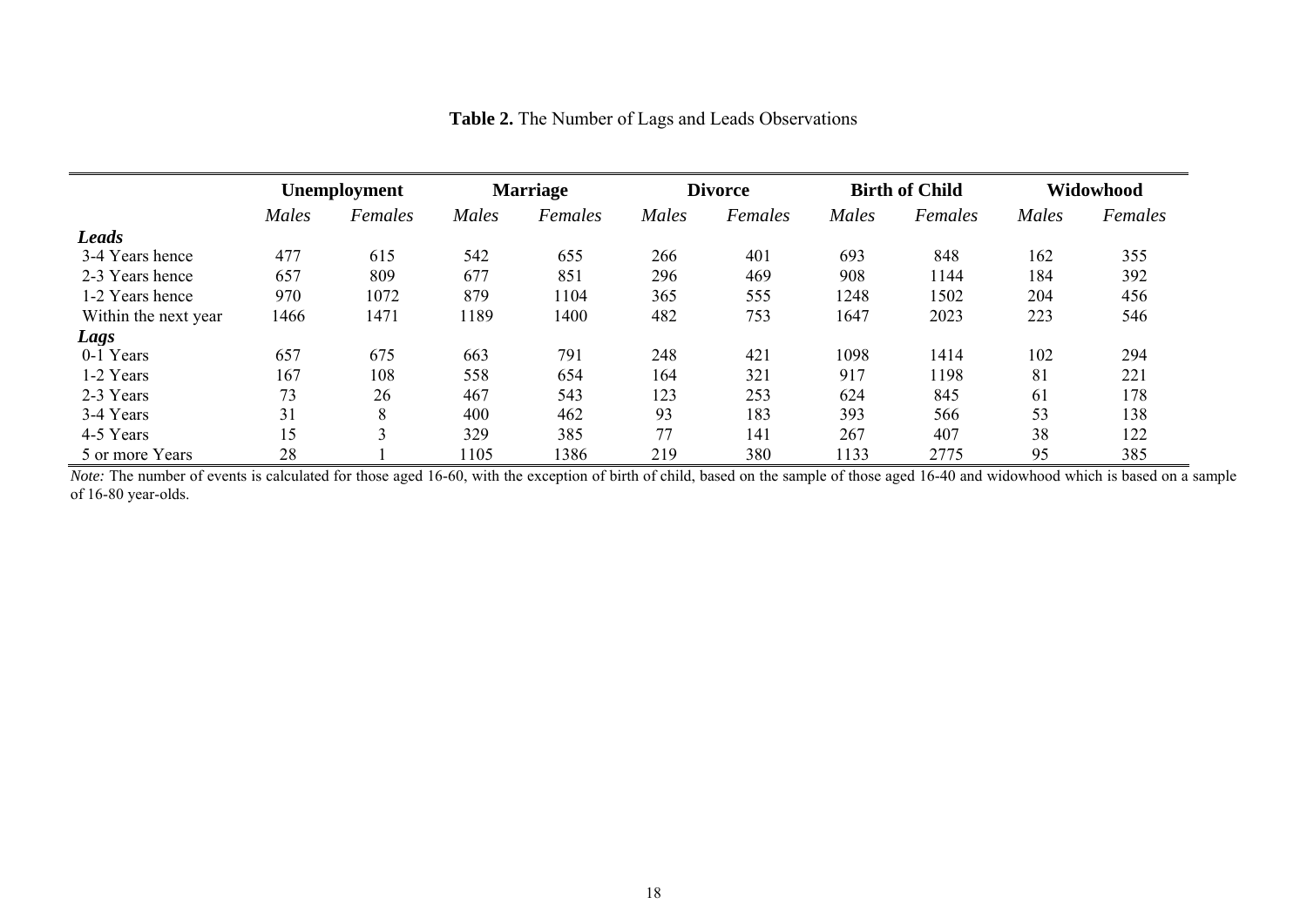|                          | Unemployment |            |           | Marriage  |            | Divorce    |          | Birth of Child |            | Widowhood  |  |
|--------------------------|--------------|------------|-----------|-----------|------------|------------|----------|----------------|------------|------------|--|
|                          | Males        | Females    | Males     | Females   | Males      | Females    | Males    | Females        | Males      | Females    |  |
| 3-4 Years hence          | $-0.103+$    | $-0.038$   | $-0.001$  | $0.123*$  | $-0.227**$ | $-0.293**$ | 0.037    | 0.063          | 0.062      | $-0.025$   |  |
|                          | (0.057)      | (0.055)    | (0.059)   | (0.058)   | (0.076)    | (0.070)    | (0.052)  | (0.051)        | (0.104)    | (0.075)    |  |
| 2-3 Years hence          | $-0.107*$    | $-0.095+$  | 0.058     | 0.089     | $-0.305**$ | $-0.279**$ | 0.000    | $0.123**$      | $-0.128$   | $-0.085$   |  |
|                          | (0.053)      | (0.050)    | (0.056)   | (0.055)   | (0.075)    | (0.066)    | (0.049)  | (0.048)        | (0.100)    | (0.074)    |  |
| 1-2 Years hence          | $-0.119*$    | $-0.119*$  | $0.101 +$ | $0.162**$ | $-0.516**$ | $-0.371**$ | 0.006    | 0.099*         | $-0.243*$  | $-0.107$   |  |
|                          | (0.049)      | (0.047)    | (0.057)   | (0.056)   | (0.075)    | (0.068)    | (0.048)  | (0.047)        | (0.102)    | (0.075)    |  |
| Within the next Year     | $-0.115*$    | $-0.167**$ | $0.122*$  | $0.239**$ | $-0.379**$ | $-0.333**$ | 0.056    | $0.209**$      | $-0.225*$  | $-0.383**$ |  |
|                          | (0.048)      | (0.046)    | (0.060)   | (0.058)   | (0.084)    | (0.072)    | (0.049)  | (0.046)        | (0.107)    | (0.079)    |  |
| 0-1 Years                | $-0.350**$   | $-0.279**$ | $0.235**$ | $0.321**$ | $-0.133$   | $-0.110$   | 0.061    | $0.216**$      | $-0.398**$ | $-0.555**$ |  |
|                          | (0.061)      | (0.055)    | (0.071)   | (0.070)   | (0.083)    | (0.072)    | (0.062)  | (0.058)        | (0.129)    | (0.090)    |  |
| 1-2 Years                | $-0.464**$   | $-0.326**$ | $0.149*$  | $0.273**$ | $-0.064$   | $-0.035$   | $-0.068$ | 0.006          | 0.034      | $-0.393**$ |  |
|                          | (0.114)      | (0.126)    | (0.075)   | (0.075)   | (0.097)    | (0.080)    | (0.065)  | (0.060)        | (0.145)    | (0.106)    |  |
| 2-3 Years                | $-0.312*$    |            | $0.157*$  | $0.173*$  | 0.037      | 0.069      | $-0.097$ | $-0.057$       | 0.036      | $-0.416**$ |  |
|                          | (0.157)      |            | (0.079)   | (0.079)   | (0.114)    | (0.087)    | (0.068)  | (0.063)        | (0.168)    | (0.115)    |  |
| 3-4 Years                | $-0.268$     |            | 0.115     | $0.149+$  | $-0.195+$  | 0.128      | $-0.005$ | $-0.016$       | $-0.119$   | $-0.055$   |  |
|                          | (0.219)      |            | (0.083)   | (0.083)   | (0.114)    | (0.098)    | (0.074)  | (0.067)        | (0.174)    | (0.128)    |  |
| 4-5 Years                | $-0.639*$    |            | 0.068     | 0.035     | $-0.084$   | 0.168      | $-0.107$ | 0.019          | $-0.269$   | $-0.218+$  |  |
|                          | (0.249)      |            | (0.089)   | (0.087)   | (0.125)    | (0.106)    | (0.078)  | (0.070)        | (0.190)    | (0.128)    |  |
| 5 or more Years          | $-1.002**$   |            | 0.034     | $-0.044$  | 0.022      | 0.129      | 0.010    | 0.042          | 0.031      | $-0.079$   |  |
|                          | (0.280)      |            | (0.091)   | (0.087)   | (0.111)    | (0.099)    | (0.065)  | (0.051)        | (0.182)    | (0.125)    |  |
| 2 or more Years          |              | $-0.203$   |           |           |            |            |          |                |            |            |  |
|                          |              | (0.192)    |           |           |            |            |          |                |            |            |  |
| Degree of adaptation     | $-1.862*$    | 0.271      | $0.854*$  | $1.137**$ | 1.168      | 2.173      | 0.831    | $0.806**$      | 1.078*     | $0.858**$  |  |
| $(=1-\theta_5/\theta_0)$ | (0.917)      | (0.686)    | (0.358)   | (0.291)   | (0.870)    | (1.378)    | (0.990)  | (0.218)        | (0.467)    | (0.216)    |  |
| $R^2$                    | 0.04         | 0.02       | 0.04      | 0.03      | 0.04       | 0.03       | 0.04     | 0.03           | 0.03       | 0.02       |  |
| $\cal N$                 | 23,254       | 29,550     | 12,571    | 15,165    | 23,342     | 28,049     | 13,182   | 16,474         | 30,429     | 36,200     |  |

**Table 3.** The Effect of Life and Labour Market Events on Life Satisfaction. Fixed Effect "Within" Regressions.

*Notes*: Standard errors in parentheses; + significant at 10%; \* significant at 5%; \*\* significant at 1%; other controls include marital status, labour-force status, health, education, number of children, age, household income, region and year dummies. The analysis of adaptation to unemployment drops the single "unemployed" dummy, as it is multicollinear with the dummies for unemployment duration. The same applies for the "married", "divorced" and "widowed" dummies in the respective adaptation regressions.